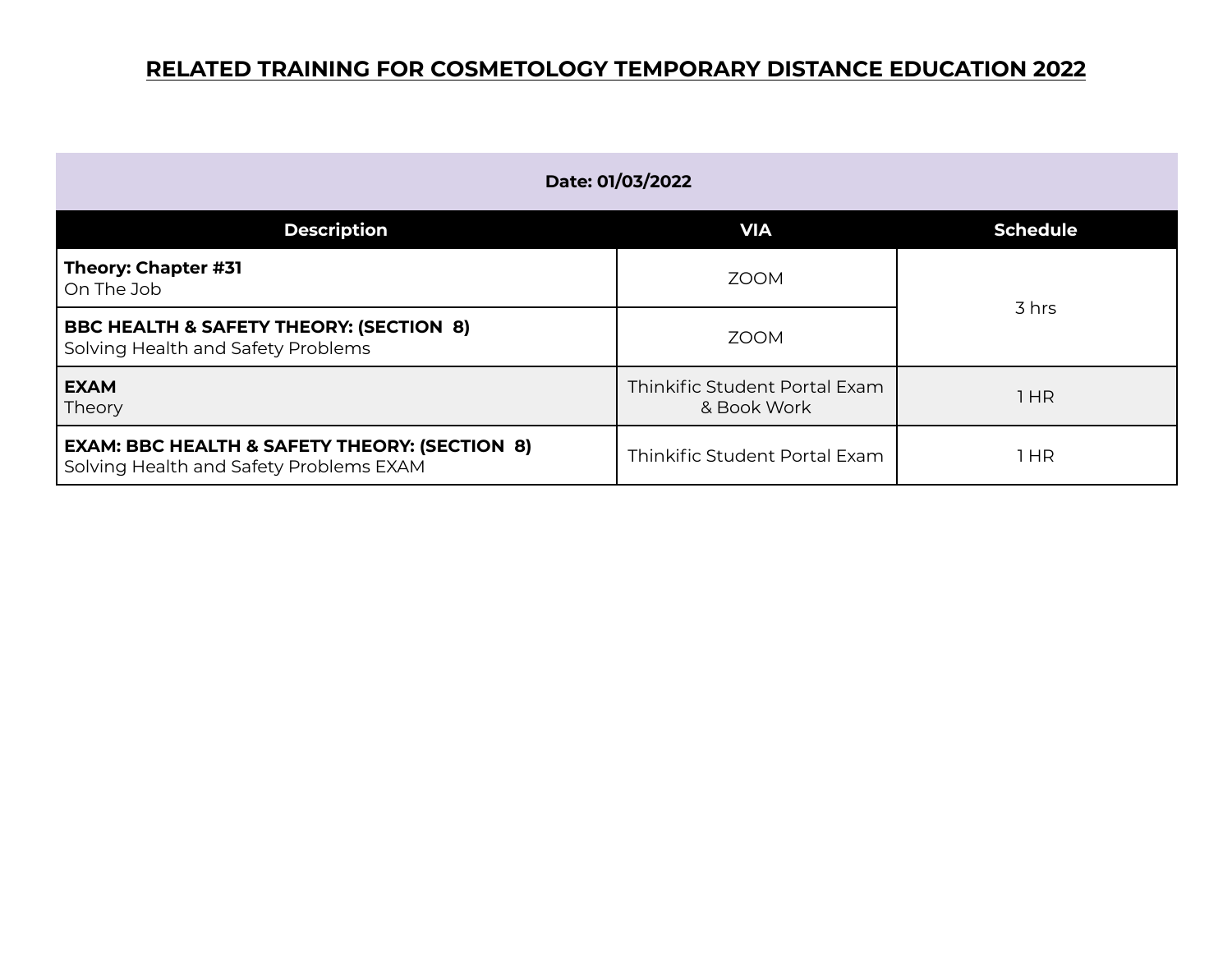| Date: 01/10/2022                                                                 |                                              |                 |
|----------------------------------------------------------------------------------|----------------------------------------------|-----------------|
| <b>Description</b>                                                               | <b>VIA</b>                                   | <b>Schedule</b> |
| Theory: Chapter #32<br>The Salon Business                                        | <b>ZOOM</b>                                  |                 |
| <b>BBC HEALTH &amp; SAFETY THEORY: (SECTION 9)</b><br>Worker's Rights            | <b>ZOOM</b>                                  | 3 hrs           |
| <b>EXAM</b><br>Theory                                                            | Thinkific Student Portal Exam<br>& Book Work | 1HR             |
| <b>EXAM: BBC HEALTH &amp; SAFETY THEORY: (SECTION 9)</b><br>Worker's Rights EXAM | Thinkific Student Portal Exam                | 1 HR            |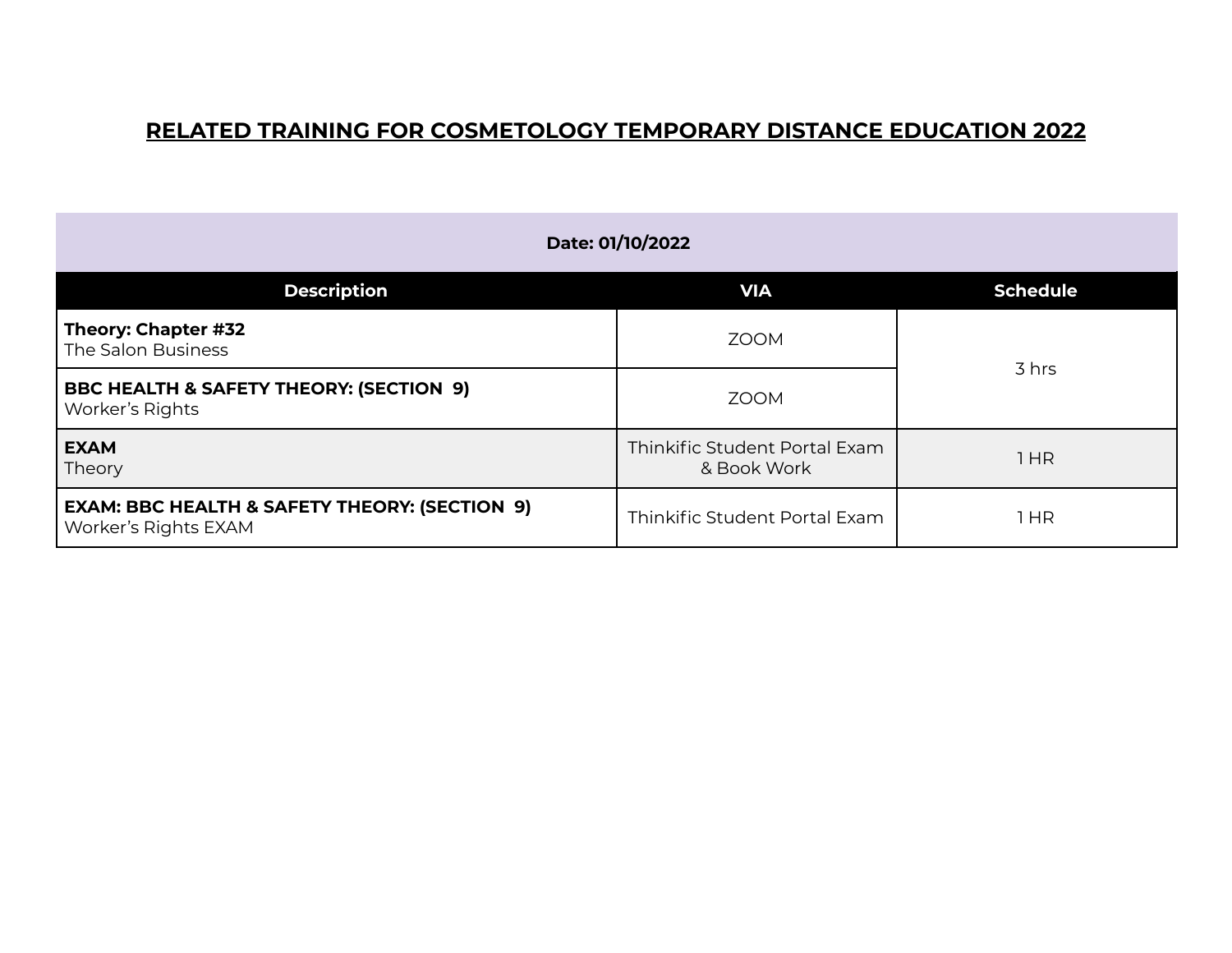| Date: 01/17/2022                                                                                                   |                                              |                 |
|--------------------------------------------------------------------------------------------------------------------|----------------------------------------------|-----------------|
| <b>Description</b>                                                                                                 | <b>VIA</b>                                   | <b>Schedule</b> |
| Theory: Chapter #1<br>History & Career Opportunities                                                               | <b>ZOOM</b>                                  | 3 hrs           |
| <b>BBC HEALTH &amp; SAFETY THEORY: (SECTION 1)</b><br>The California Board of Barbering and Cosmetology            | <b>ZOOM</b>                                  |                 |
| <b>EXAM</b><br>Theory                                                                                              | Thinkific Student Portal Exam<br>& Book Work | 1 HR            |
| <b>EXAM: BBC HEALTH &amp; SAFETY THEORY: (SECTION 1)</b><br>The California Board of Barbering and Cosmetology EXAM | Thinkific Student Portal Exam                | 1 HR            |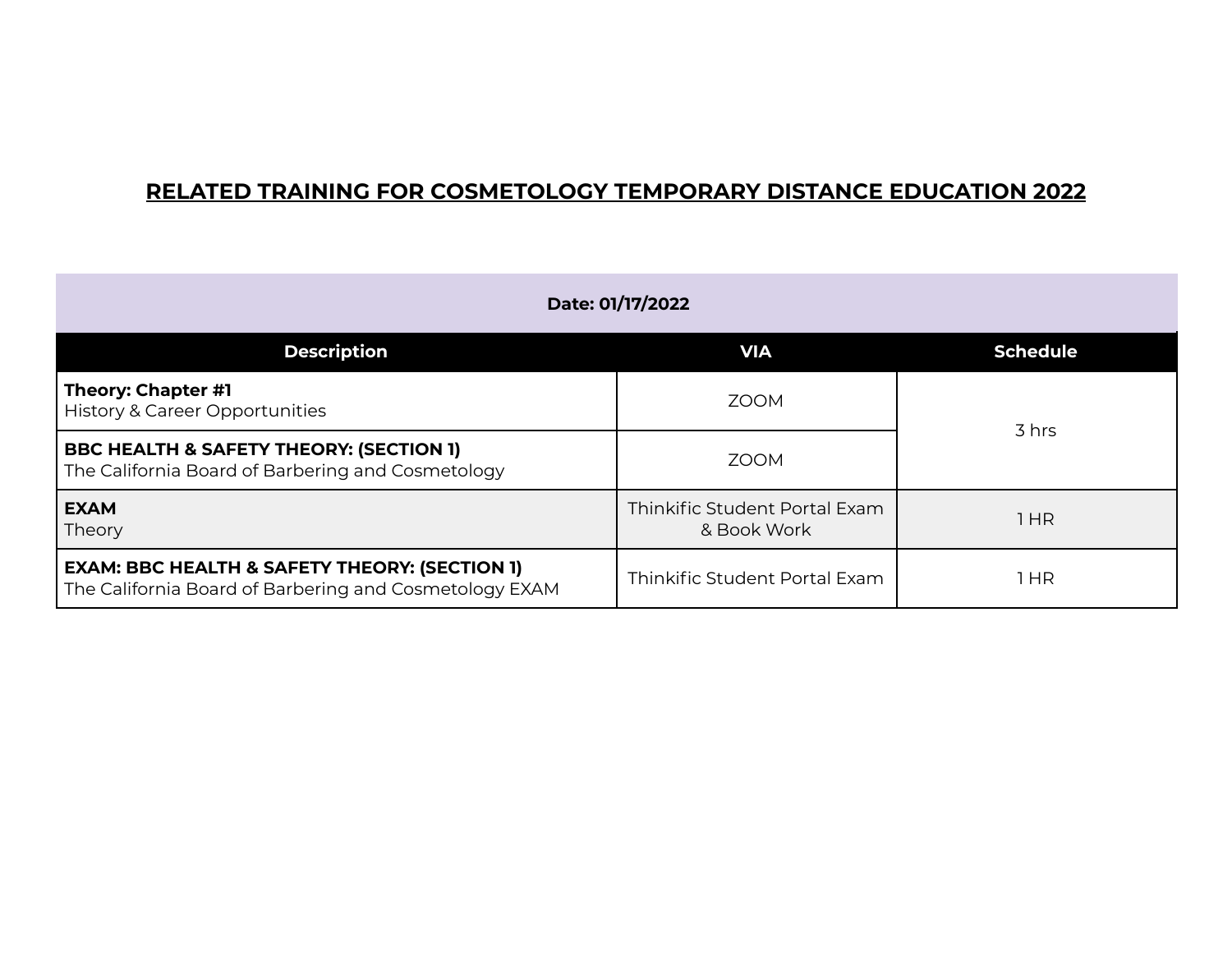| Date: 01/24/2022                                                                           |                                              |                 |
|--------------------------------------------------------------------------------------------|----------------------------------------------|-----------------|
| <b>Description</b>                                                                         | <b>VIA</b>                                   | <b>Schedule</b> |
| Theory: Chapter #2<br>Life Skills                                                          | <b>ZOOM</b>                                  |                 |
| <b>BBC HEALTH &amp; SAFETY THEORY: (SECTION 2)</b><br>Chemicals and your Health            | <b>ZOOM</b>                                  | 3 hrs           |
| <b>EXAM</b><br>Theory                                                                      | Thinkific Student Portal Exam<br>& Book Work | 1HR             |
| <b>EXAM: BBC HEALTH &amp; SAFETY THEORY: (SECTION 2)</b><br>Chemicals and your Health EXAM | Thinkific Student Portal Exam                | 1 HR            |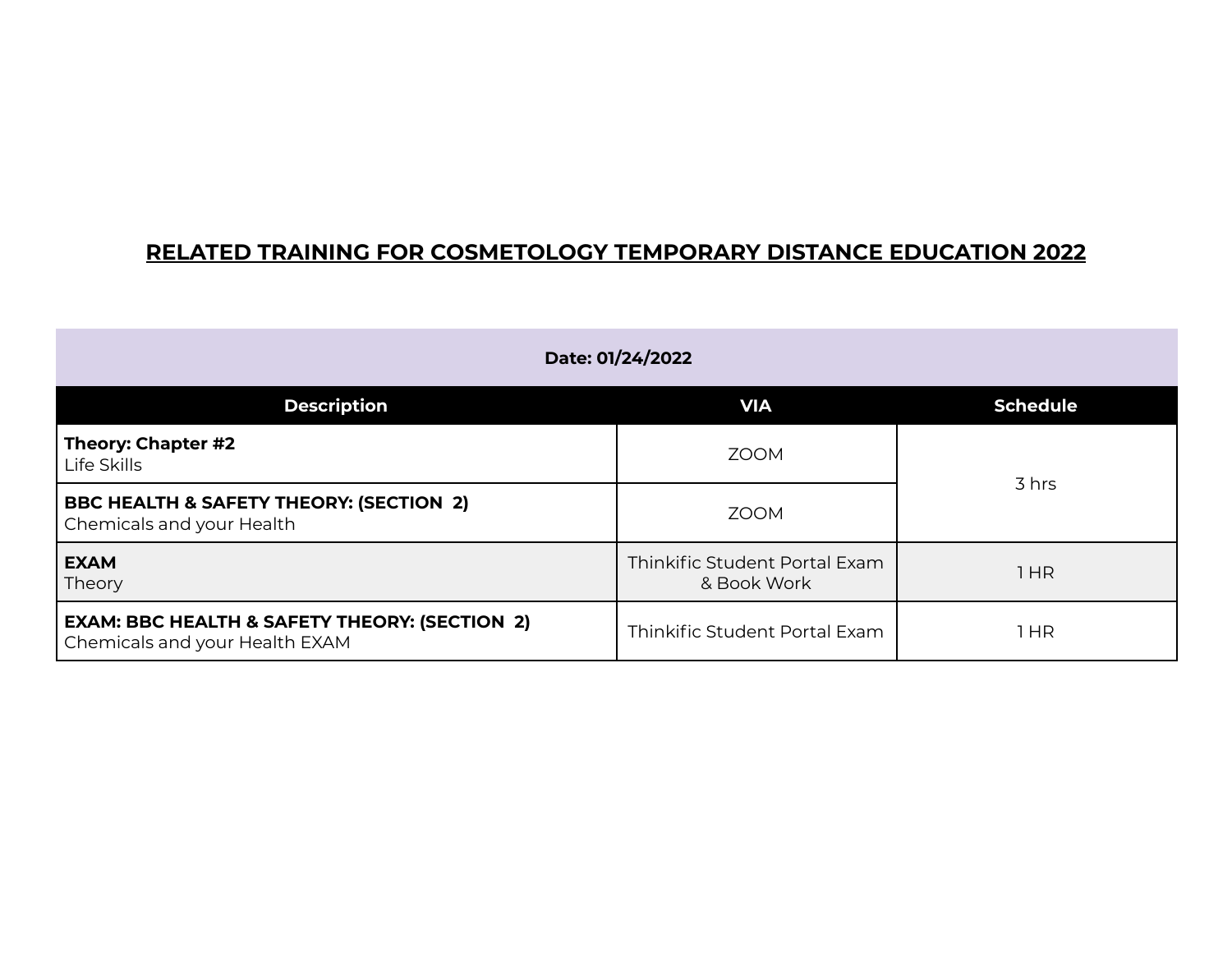| Date: 01/31/2022                                                                                           |                                              |                 |
|------------------------------------------------------------------------------------------------------------|----------------------------------------------|-----------------|
| <b>Description</b>                                                                                         | <b>VIA</b>                                   | <b>Schedule</b> |
| Theory: Chapter #3<br>Your Professional Image                                                              | <b>ZOOM</b>                                  |                 |
| <b>BBC HEALTH &amp; SAFETY THEORY: (SECTION 3)</b><br>Safety Data Sheets: What you Need to Know            | 700M                                         | 3 hrs           |
| <b>EXAM</b><br>Theory                                                                                      | Thinkific Student Portal Exam<br>& Book Work | 1HR             |
| <b>EXAM: BBC HEALTH &amp; SAFETY THEORY: (SECTION 3)</b><br>Safety Data Sheets: What you Need to Know EXAM | Thinkific Student Portal Exam                | 1 HR            |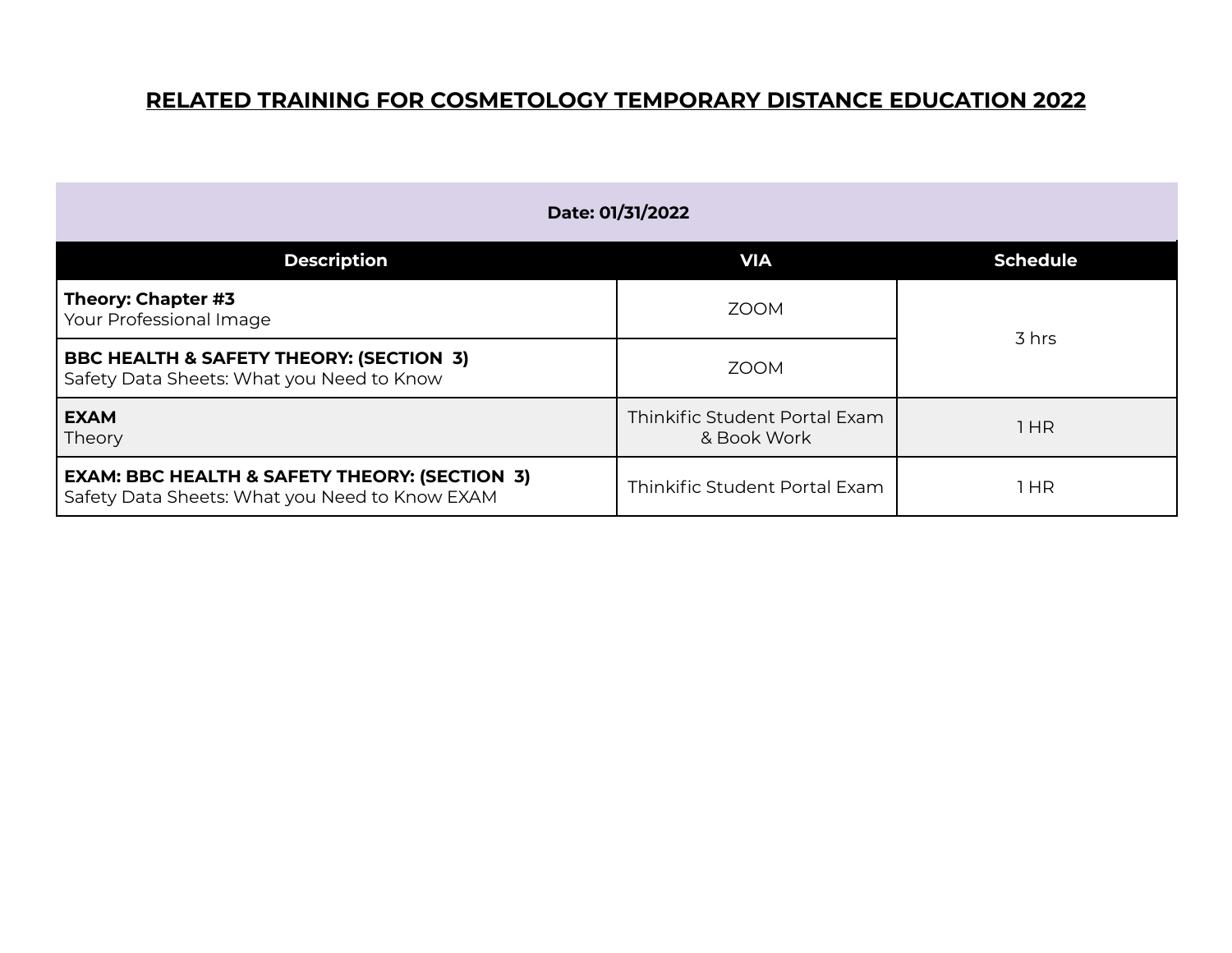| Date: 02/07/2022                                                                                              |                                              |                 |
|---------------------------------------------------------------------------------------------------------------|----------------------------------------------|-----------------|
| <b>Description</b>                                                                                            | <b>VIA</b>                                   | <b>Schedule</b> |
| Theory: Chapter #4<br><b>Communicating for Success</b>                                                        | <b>ZOOM</b>                                  | 3 hrs           |
| <b>BBC HEALTH &amp; SAFETY THEORY: (SECTION 4)</b><br>Protecting Yourself from Hazardous Chemicals            | <b>ZOOM</b>                                  |                 |
| <b>EXAM</b><br>Theory                                                                                         | Thinkific Student Portal Exam<br>& Book Work | 1 HR            |
| <b>EXAM: BBC HEALTH &amp; SAFETY THEORY: (SECTION 4)</b><br>Protecting Yourself from Hazardous Chemicals EXAM | Thinkific Student Portal Exam                | 1 HR            |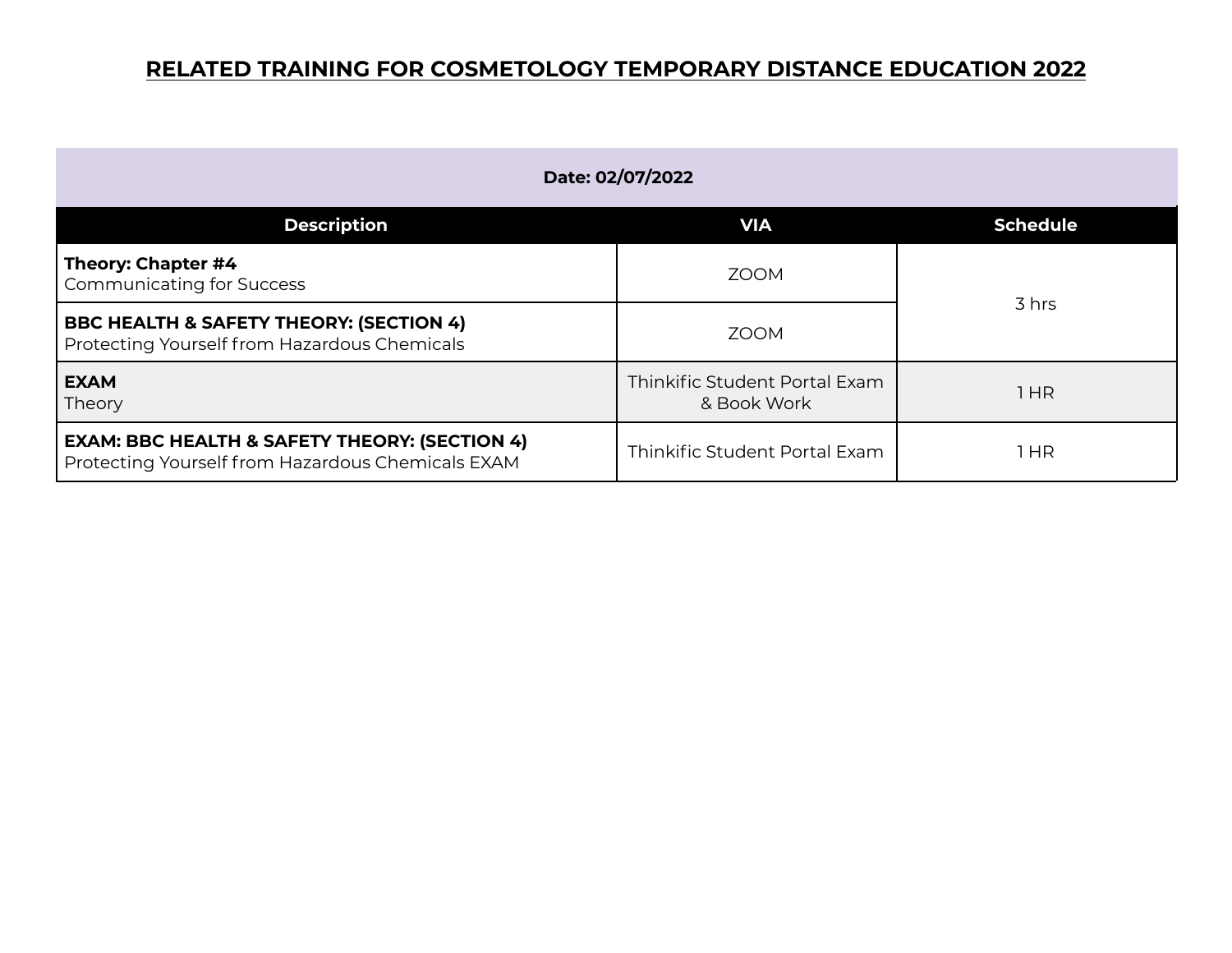| Date: 02/14/2022                                                                                           |                                              |                 |
|------------------------------------------------------------------------------------------------------------|----------------------------------------------|-----------------|
| <b>Description</b>                                                                                         | <b>VIA</b>                                   | <b>Schedule</b> |
| Theory: Chapter #5<br>Infection Control: Principles & Practices                                            | <b>ZOOM</b>                                  | 3 hrs           |
| <b>BBC HEALTH &amp; SAFETY THEORY: (SECTION 5)</b><br>Ergonomics: Fitting the Job to the Person            | <b>ZOOM</b>                                  |                 |
| <b>EXAM</b><br>Theory                                                                                      | Thinkific Student Portal Exam<br>& Book Work | 1HR             |
| <b>EXAM: BBC HEALTH &amp; SAFETY THEORY: (SECTION 5)</b><br>Ergonomics: Fitting the Job to the Person EXAM | Thinkific Student Portal Exam                | 1 HR            |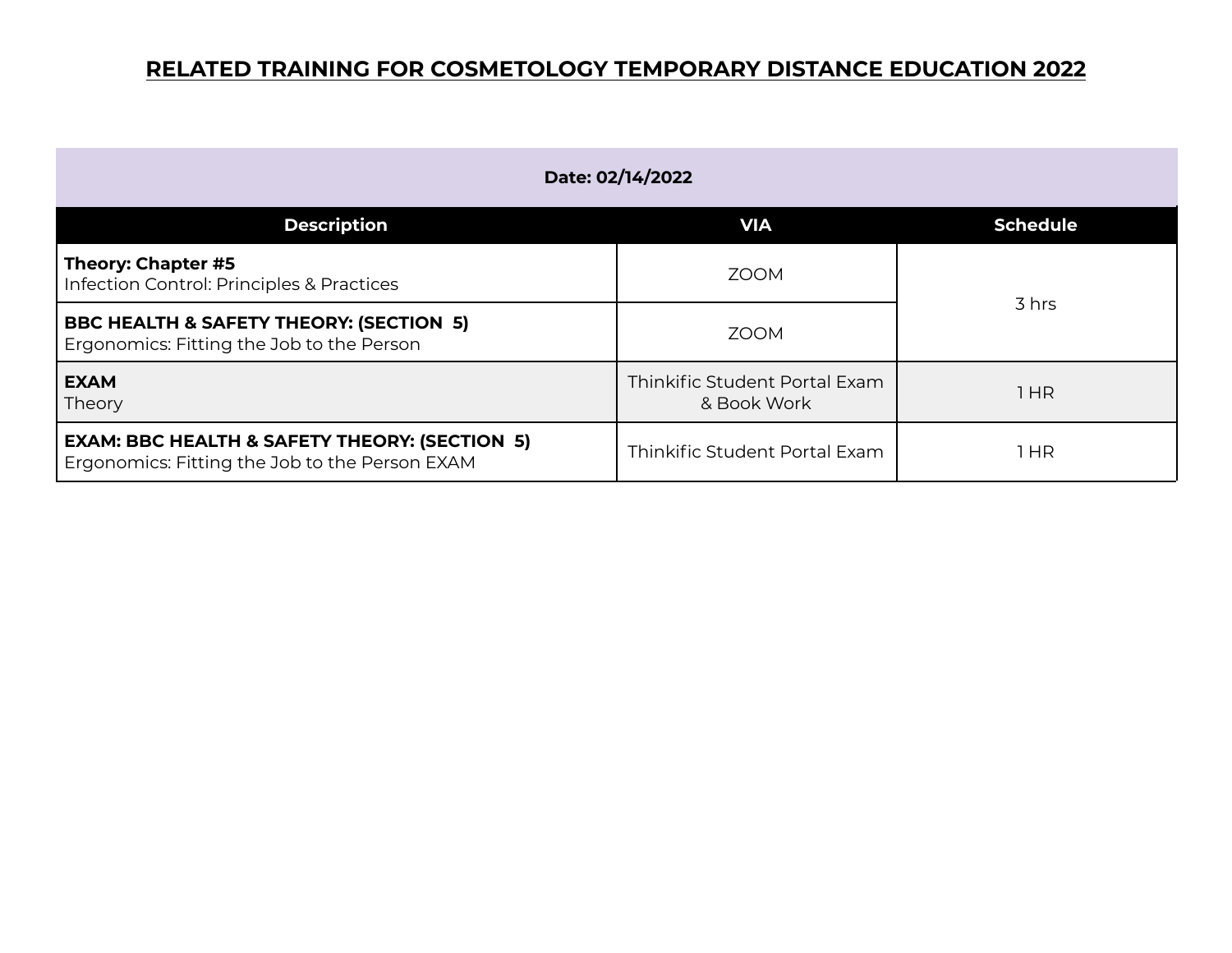| Date: 02/21/2022                                                                       |                                              |                 |
|----------------------------------------------------------------------------------------|----------------------------------------------|-----------------|
| <b>Description</b>                                                                     | <b>VIA</b>                                   | <b>Schedule</b> |
| Theory: Chapter #6<br>General Anatomy & Physiology                                     | <b>ZOOM</b>                                  | 3 hrs           |
| <b>BBC HEALTH &amp; SAFETY THEORY: (SECTION 6)</b><br>Communicable Diseases            | <b>ZOOM</b>                                  |                 |
| <b>EXAM</b><br>Theory                                                                  | Thinkific Student Portal Exam<br>& Book Work | 1HR             |
| <b>EXAM: BBC HEALTH &amp; SAFETY THEORY: (SECTION 6)</b><br>Communicable Diseases EXAM | Thinkific Student Portal Exam                | 1 HR            |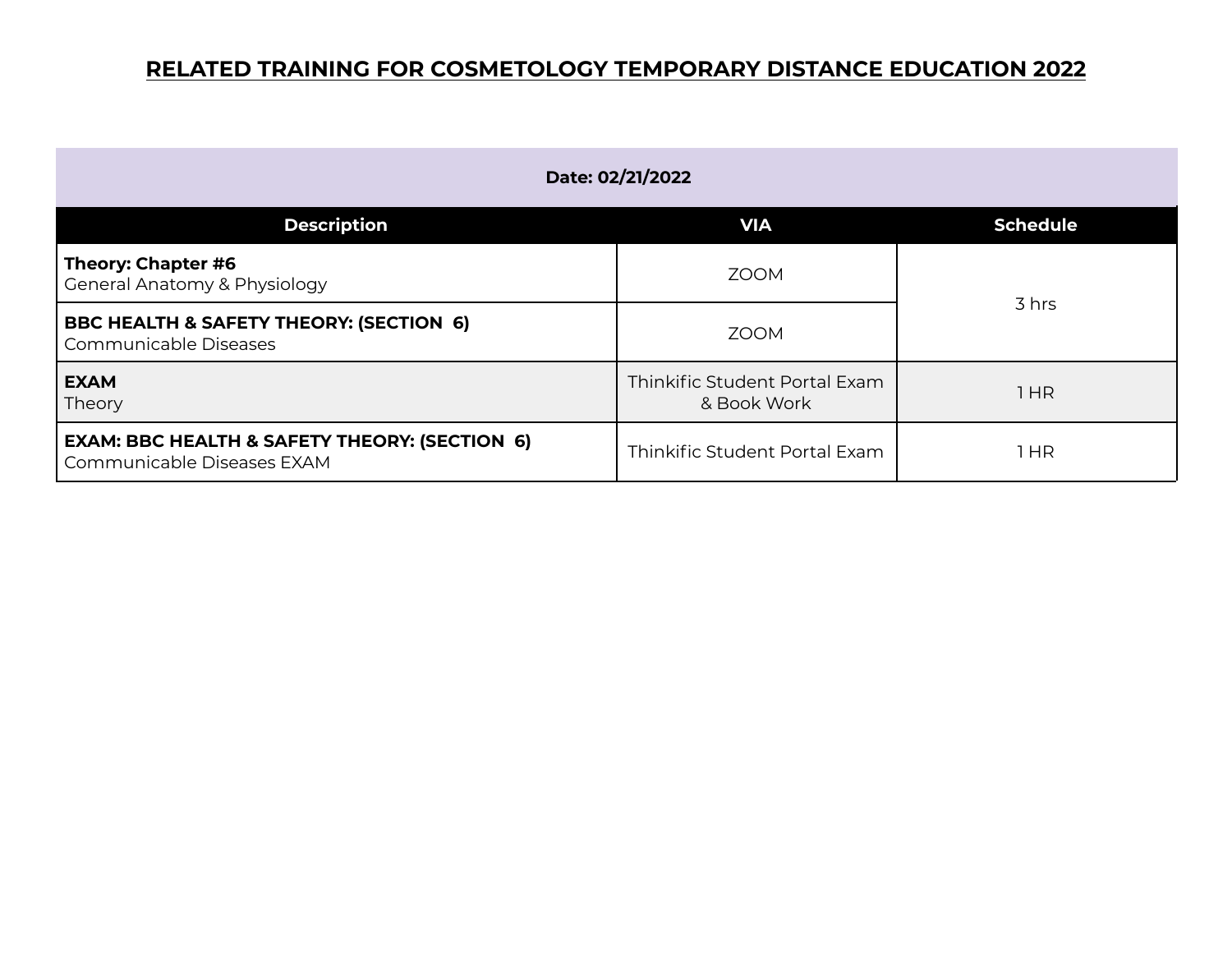| Date: 02/28/2022                                                                          |                                              |                 |
|-------------------------------------------------------------------------------------------|----------------------------------------------|-----------------|
| <b>Description</b>                                                                        | <b>VIA</b>                                   | <b>Schedule</b> |
| Theory: Chapter #7<br>Skin Structure, Growth, & Nutrition                                 | <b>ZOOM</b>                                  | 3 hrs           |
| <b>BBC HEALTH &amp; SAFETY THEORY: (SECTION 7)</b><br>Health and Safety Laws and Agencies | <b>ZOOM</b>                                  |                 |
| <b>EXAM</b><br>Theory                                                                     | Thinkific Student Portal Exam<br>& Book Work | l HR            |
| <b>BBC HEALTH &amp; SAFETY THEORY: (SECTION 7)</b><br>Health and Safety Laws and Agencies | Thinkific Student Portal Exam                | 1 HR            |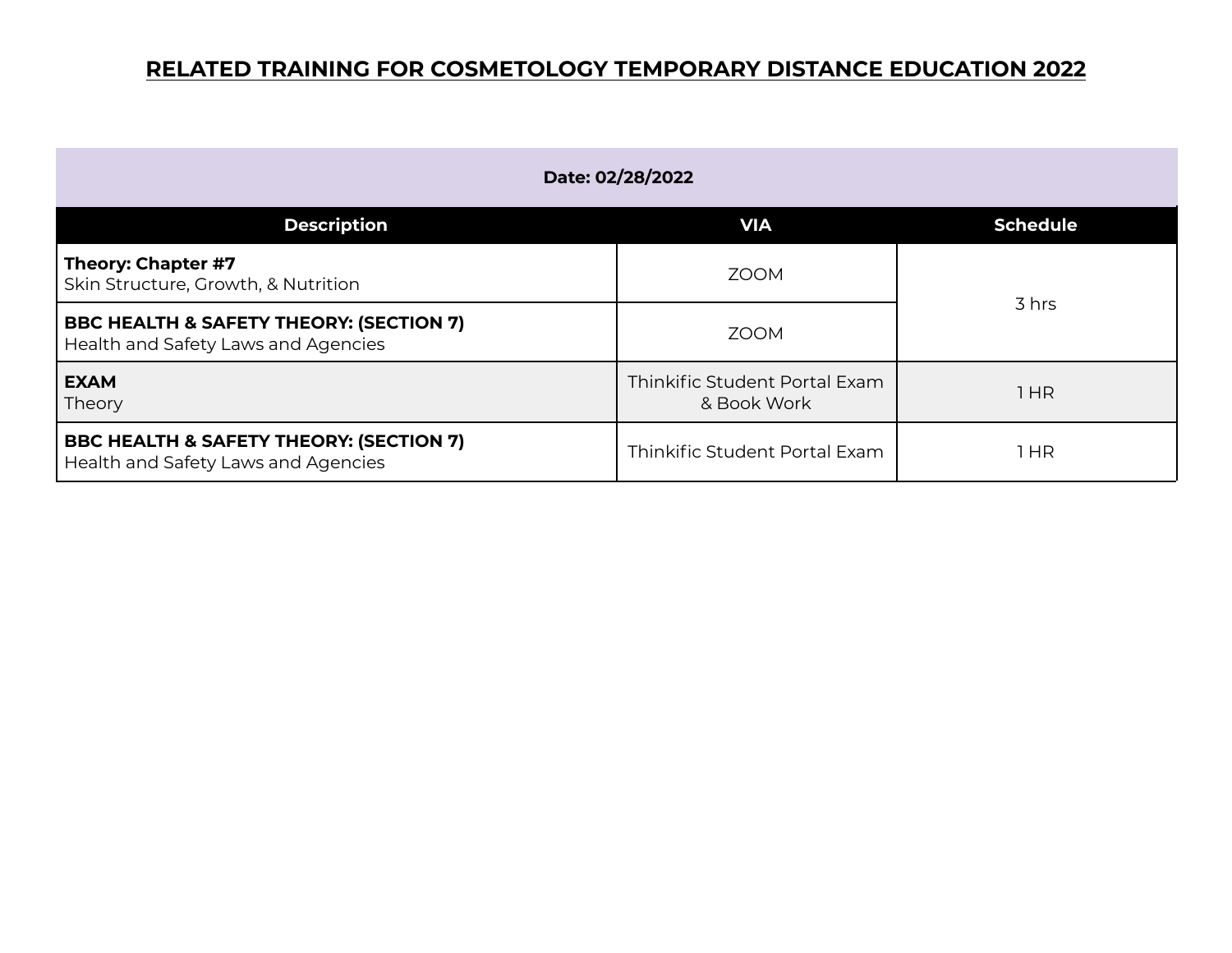| Date: 03/07/2022                                                                                    |                                              |                 |
|-----------------------------------------------------------------------------------------------------|----------------------------------------------|-----------------|
| <b>Description</b>                                                                                  | <b>VIA</b>                                   | <b>Schedule</b> |
| Theory: Chapter #8<br><b>Skin Disorders &amp; Diseases</b>                                          | <b>ZOOM</b>                                  | 3 hrs           |
| <b>BBC HEALTH &amp; SAFETY THEORY: (SECTION 8)</b><br>Solving Health and Safety Problems            | <b>ZOOM</b>                                  |                 |
| <b>EXAM</b><br>Theory                                                                               | Thinkific Student Portal Exam<br>& Book Work | HR              |
| <b>EXAM: BBC HEALTH &amp; SAFETY THEORY: (SECTION 8)</b><br>Solving Health and Safety Problems EXAM | Thinkific Student Portal Exam                | 1 HR            |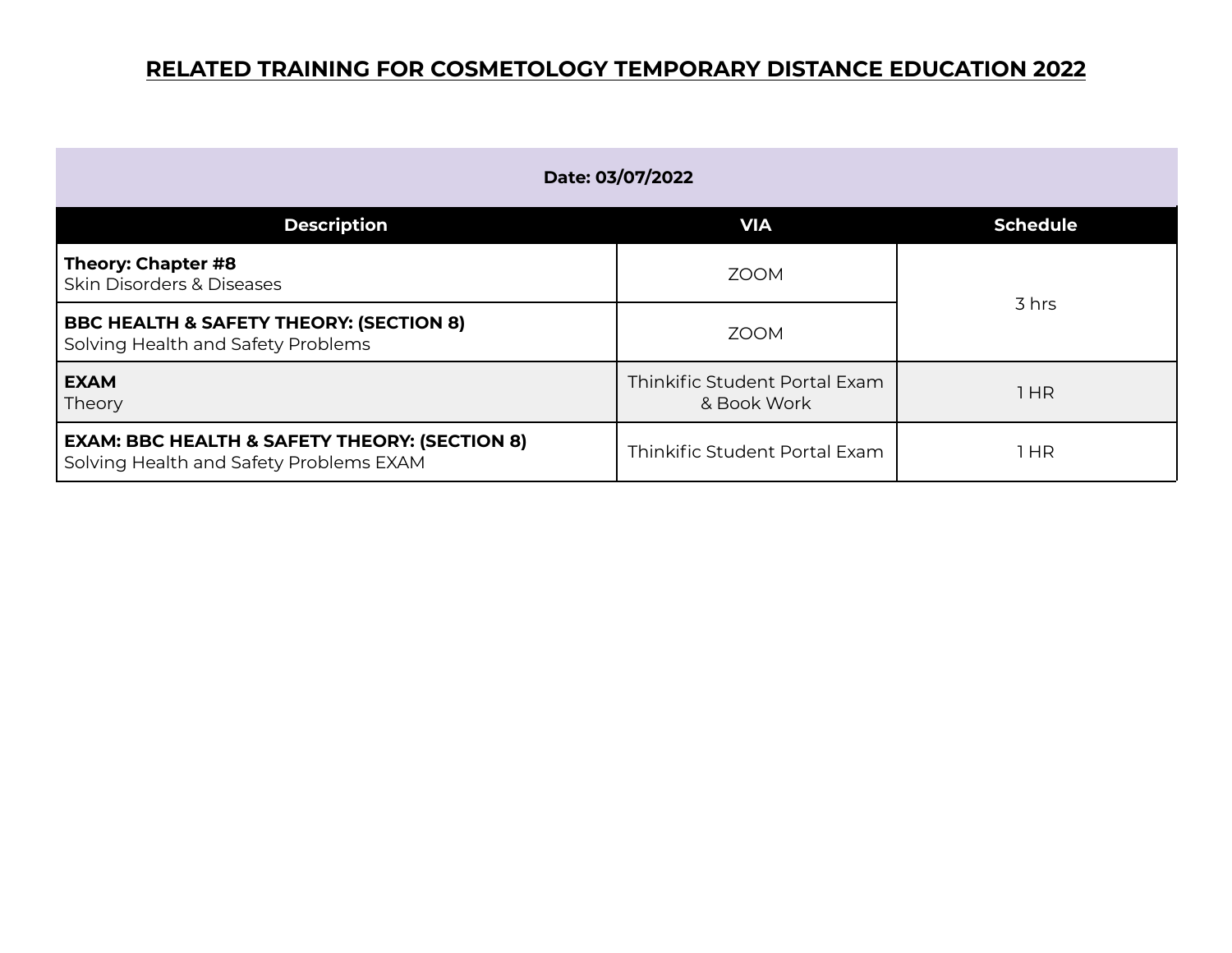| Date: 03/14/2022                                                                 |                                              |                 |
|----------------------------------------------------------------------------------|----------------------------------------------|-----------------|
| <b>Description</b>                                                               | <b>VIA</b>                                   | <b>Schedule</b> |
| Theory: Chapter #9<br>Nail Structure & Growth                                    | <b>ZOOM</b>                                  |                 |
| <b>BBC HEALTH &amp; SAFETY THEORY: (SECTION 9)</b><br>Worker's Rights            | <b>ZOOM</b>                                  | 3 hrs           |
| <b>EXAM</b><br>Theory                                                            | Thinkific Student Portal Exam<br>& Book Work | 1HR             |
| <b>EXAM: BBC HEALTH &amp; SAFETY THEORY: (SECTION 9)</b><br>Worker's Rights EXAM | Thinkific Student Portal Exam                | 1 HR            |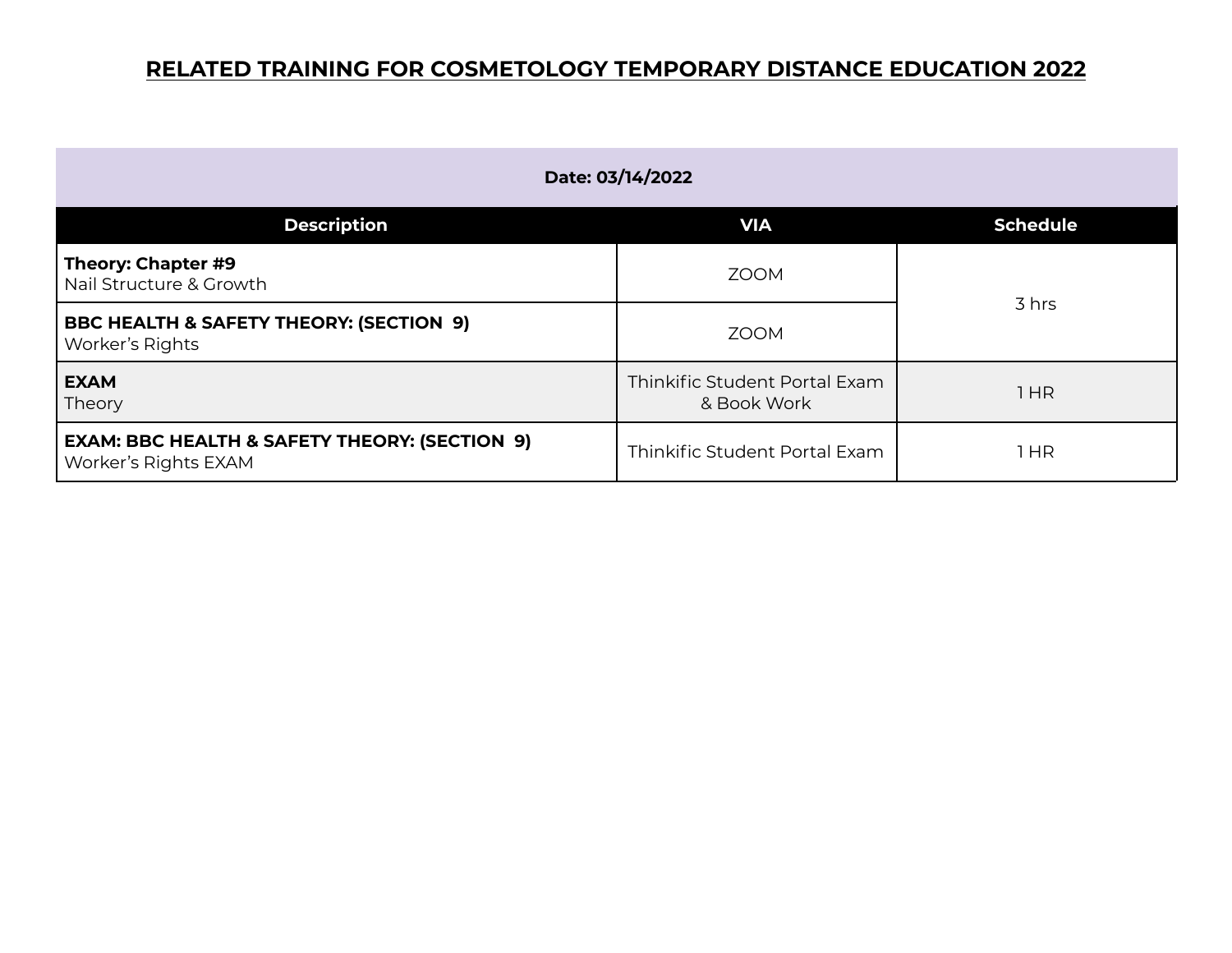| Date: 03/21/2022                                                                                                   |                                              |                 |
|--------------------------------------------------------------------------------------------------------------------|----------------------------------------------|-----------------|
| <b>Description</b>                                                                                                 | <b>VIA</b>                                   | <b>Schedule</b> |
| Theory: Chapter #10<br>Nail Disorders & Diseases                                                                   | <b>ZOOM</b>                                  | 3 hrs           |
| <b>BBC HEALTH &amp; SAFETY THEORY: (SECTION 1)</b><br>The California Board of Barbering and Cosmetology            | <b>ZOOM</b>                                  |                 |
| <b>EXAM</b><br>Theory                                                                                              | Thinkific Student Portal Exam<br>& Book Work | 1HR             |
| <b>EXAM: BBC HEALTH &amp; SAFETY THEORY: (SECTION 1)</b><br>The California Board of Barbering and Cosmetology EXAM | Thinkific Student Portal Exam                | l HR            |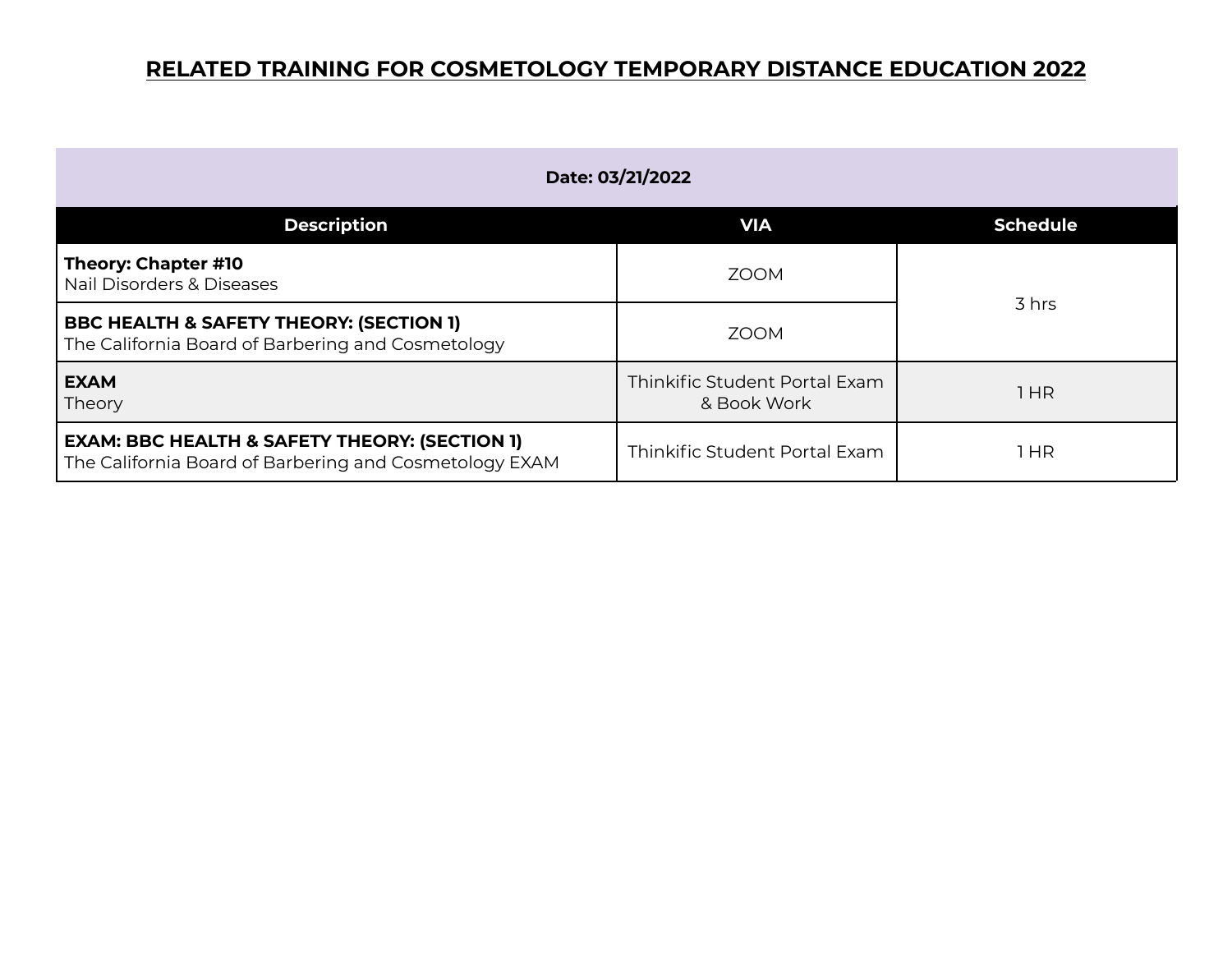| Date: 03/28/2022                                                                           |                                              |                 |
|--------------------------------------------------------------------------------------------|----------------------------------------------|-----------------|
| <b>Description</b>                                                                         | <b>VIA</b>                                   | <b>Schedule</b> |
| Theory: Chapter #11<br>Properties Of The Hair & Scalp                                      | <b>ZOOM</b>                                  | 3 hrs           |
| <b>BBC HEALTH &amp; SAFETY THEORY: (SECTION 2)</b><br><b>Chemicals and your Health</b>     | <b>ZOOM</b>                                  |                 |
| <b>EXAM</b><br>Theory                                                                      | Thinkific Student Portal Exam<br>& Book Work | 1 HR            |
| <b>EXAM: BBC HEALTH &amp; SAFETY THEORY: (SECTION 2)</b><br>Chemicals and your Health EXAM | Thinkific Student Portal Exam                | 1 HR            |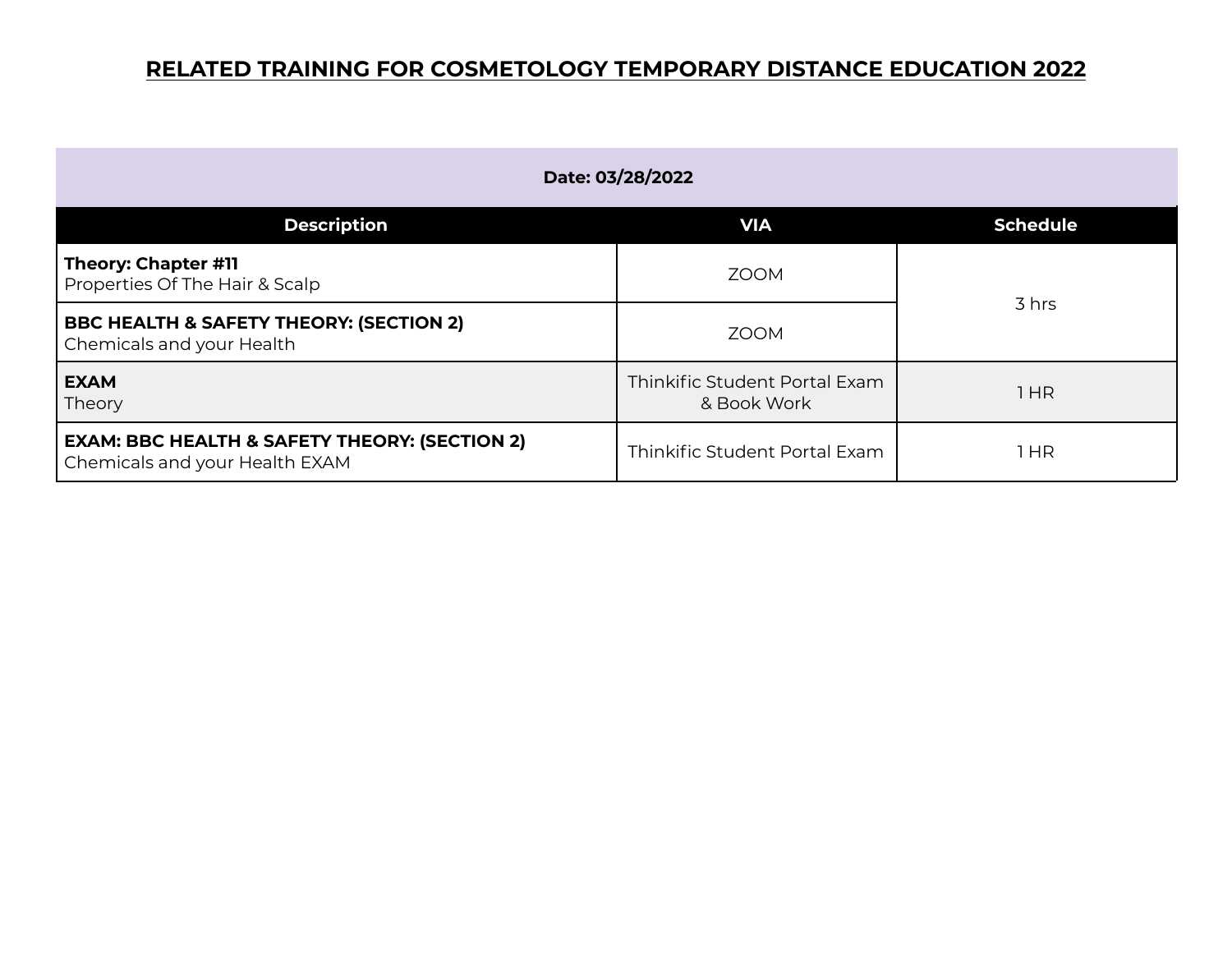| Date: 04/04/2022                                                                                           |                                              |                 |
|------------------------------------------------------------------------------------------------------------|----------------------------------------------|-----------------|
| <b>Description</b>                                                                                         | <b>VIA</b>                                   | <b>Schedule</b> |
| Theory: Chapter #12<br><b>Basics of Chemistry</b>                                                          | <b>ZOOM</b>                                  |                 |
| <b>BBC HEALTH &amp; SAFETY THEORY: (SECTION 3)</b><br>Safety Data Sheets: What you Need to Know            | <b>ZOOM</b>                                  | 3 hrs           |
| <b>EXAM</b><br>Theory                                                                                      | Thinkific Student Portal Exam<br>& Book Work | 1 HR            |
| <b>EXAM: BBC HEALTH &amp; SAFETY THEORY: (SECTION 3)</b><br>Safety Data Sheets: What you Need to Know EXAM | Thinkific Student Portal Exam                | 1 HR            |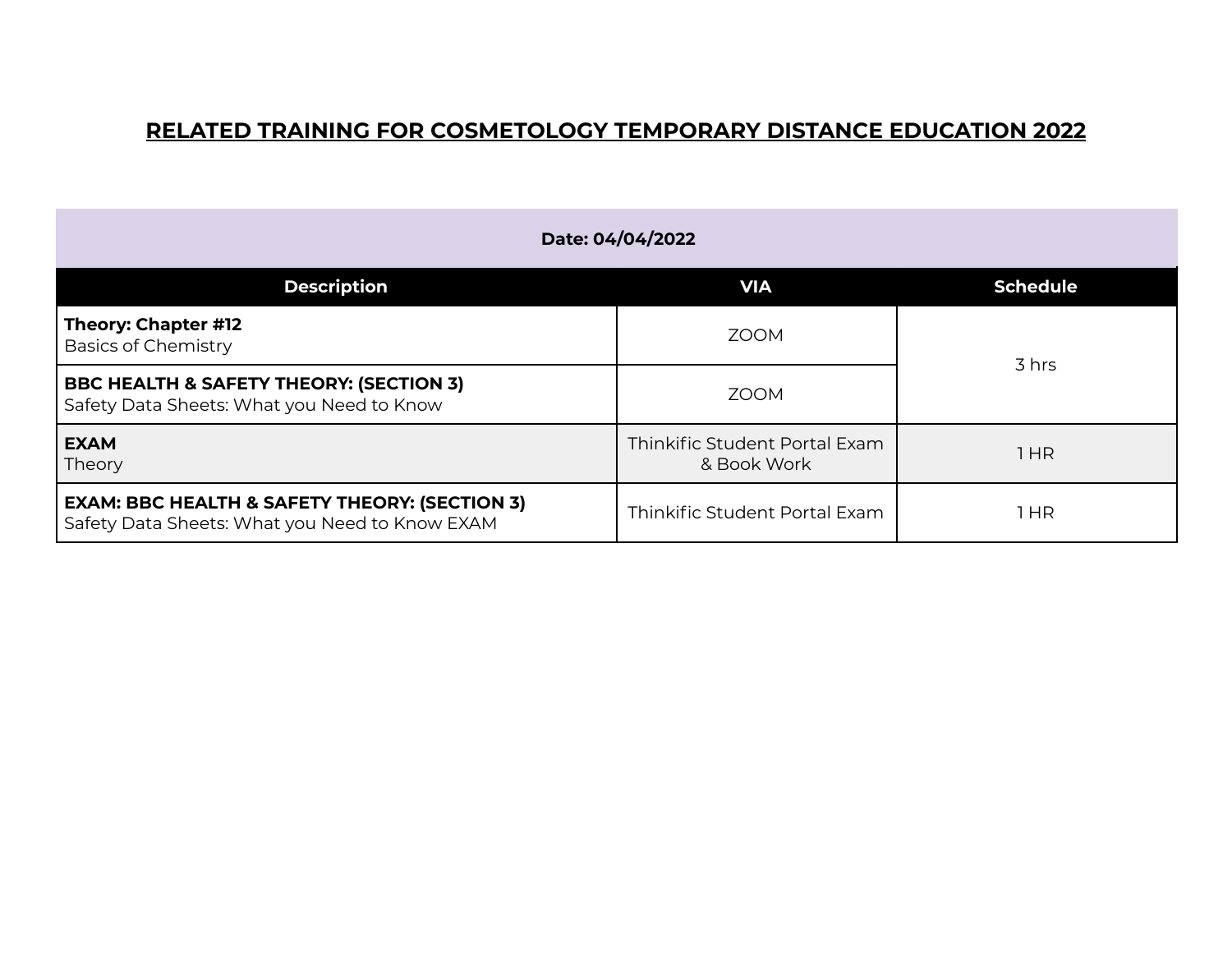| Date: 04/11/2022                                                                                              |                                              |                 |
|---------------------------------------------------------------------------------------------------------------|----------------------------------------------|-----------------|
| <b>Description</b>                                                                                            | <b>VIA</b>                                   | <b>Schedule</b> |
| Theory: Chapter #13<br><b>Basics Of Electricity</b>                                                           | <b>ZOOM</b>                                  |                 |
| <b>BBC HEALTH &amp; SAFETY THEORY: (SECTION 4)</b><br>Protecting Yourself from Hazardous Chemicals            | <b>ZOOM</b>                                  | 3 hrs           |
| <b>EXAM</b><br>Theory                                                                                         | Thinkific Student Portal Exam<br>& Book Work | 1 HR            |
| <b>EXAM: BBC HEALTH &amp; SAFETY THEORY: (SECTION 4)</b><br>Protecting Yourself from Hazardous Chemicals EXAM | Thinkific Student Portal Exam                | 1 HR            |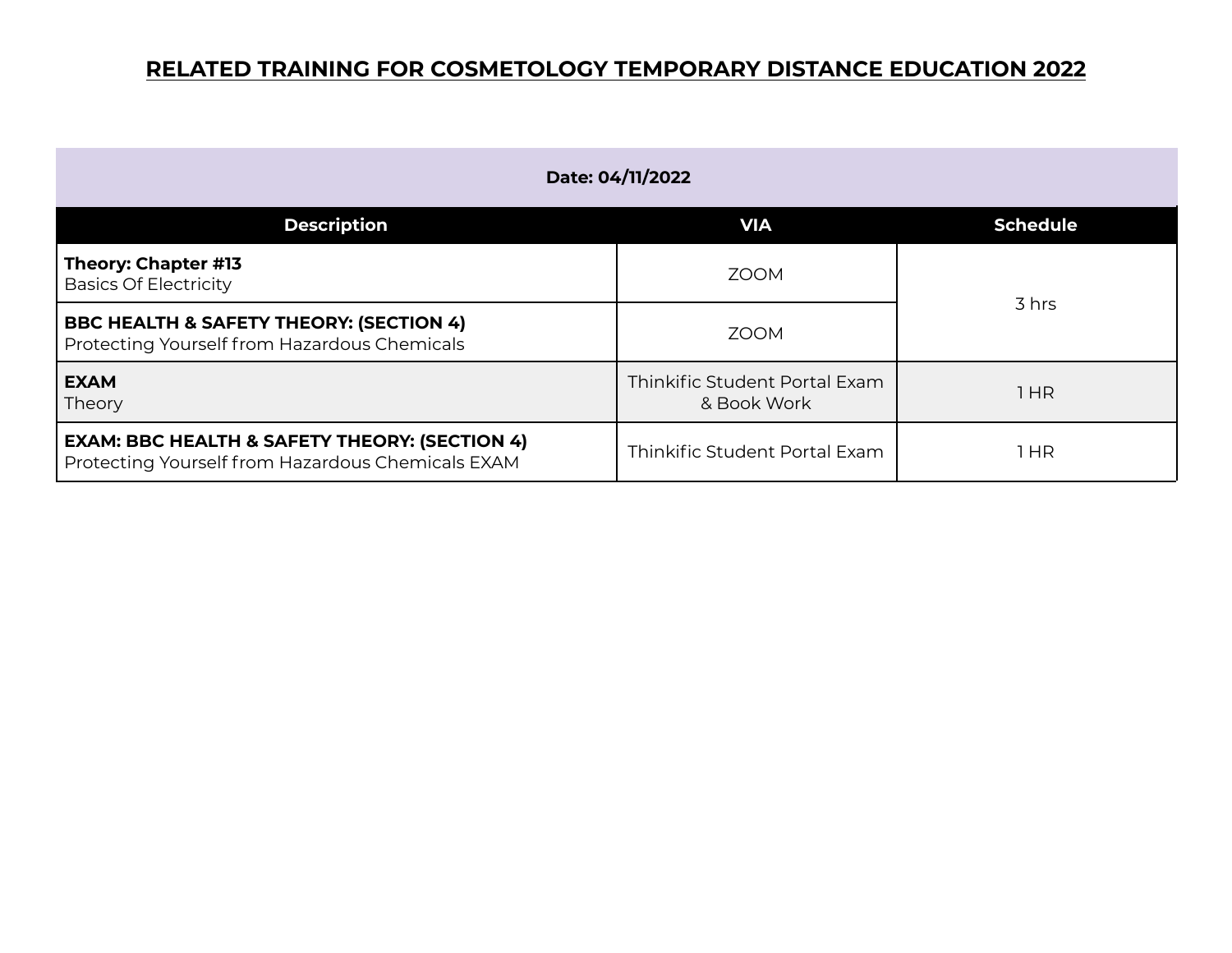| Date: 04/18/2022                                                                                           |                                              |                 |
|------------------------------------------------------------------------------------------------------------|----------------------------------------------|-----------------|
| <b>Description</b>                                                                                         | <b>VIA</b>                                   | <b>Schedule</b> |
| Theory: Chapter #14<br>Principles Of Hair Design                                                           | <b>ZOOM</b>                                  |                 |
| <b>BBC HEALTH &amp; SAFETY THEORY: (SECTION 5)</b><br>Ergonomics: Fitting the Job to the Person            | <b>ZOOM</b>                                  | 3 hrs           |
| <b>EXAM</b><br>Theory                                                                                      | Thinkific Student Portal Exam<br>& Book Work | l HR            |
| <b>EXAM: BBC HEALTH &amp; SAFETY THEORY: (SECTION 5)</b><br>Ergonomics: Fitting the Job to the Person EXAM | Thinkific Student Portal Exam                | 1 HR            |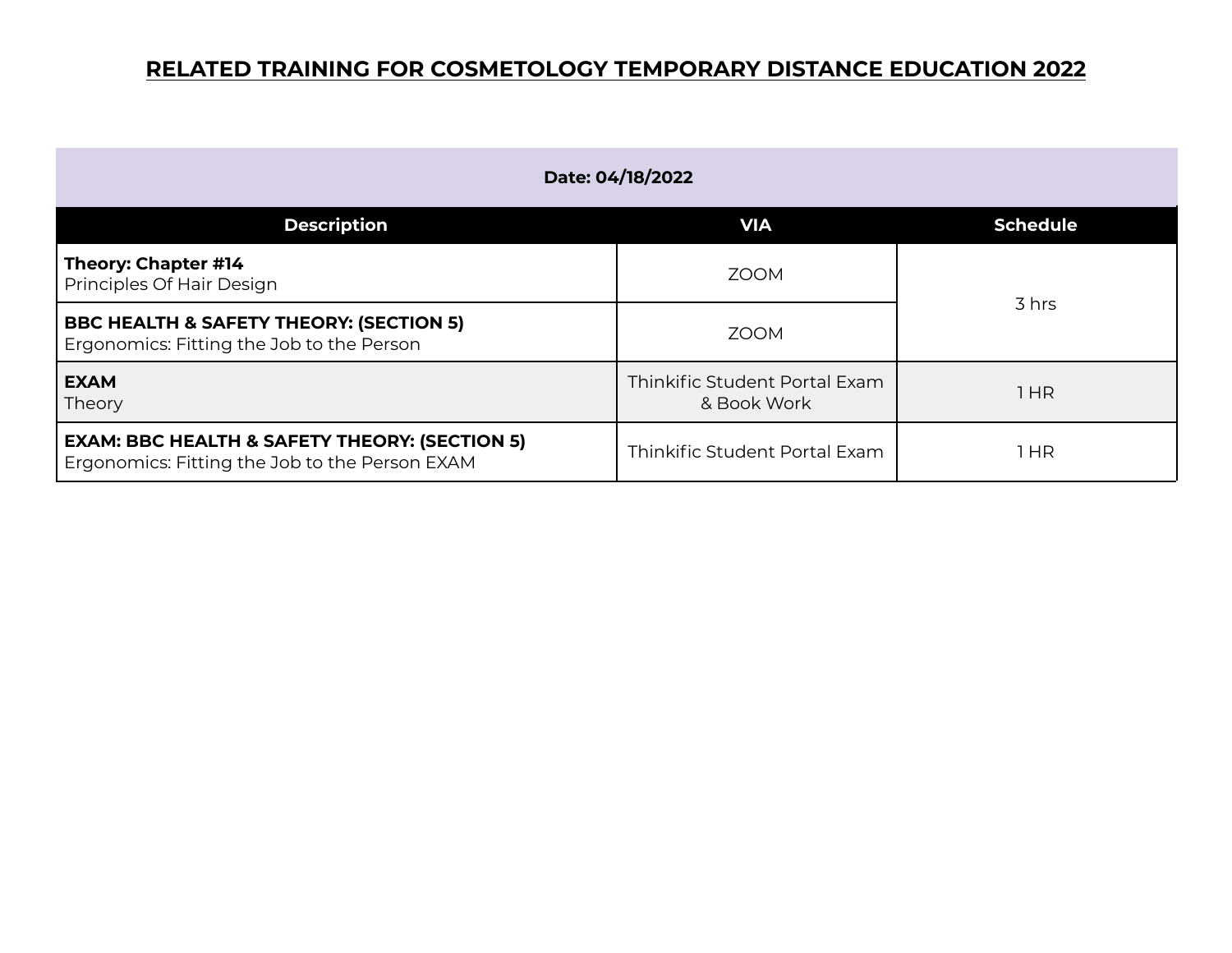| Date: 04/25/2022                                                                       |                                              |                 |
|----------------------------------------------------------------------------------------|----------------------------------------------|-----------------|
| <b>Description</b>                                                                     | <b>VIA</b>                                   | <b>Schedule</b> |
| Theory: Chapter #15<br>Scalp Care, Shampooing, & Conditioning                          | <b>ZOOM</b>                                  |                 |
| <b>BBC HEALTH &amp; SAFETY THEORY: (SECTION 6)</b><br>Communicable Diseases            | <b>ZOOM</b>                                  | 3 hrs           |
| <b>EXAM</b><br>Theory                                                                  | Thinkific Student Portal Exam<br>& Book Work | 1 HR            |
| <b>EXAM: BBC HEALTH &amp; SAFETY THEORY: (SECTION 6)</b><br>Communicable Diseases EXAM | Thinkific Student Portal Exam                | 1 HR            |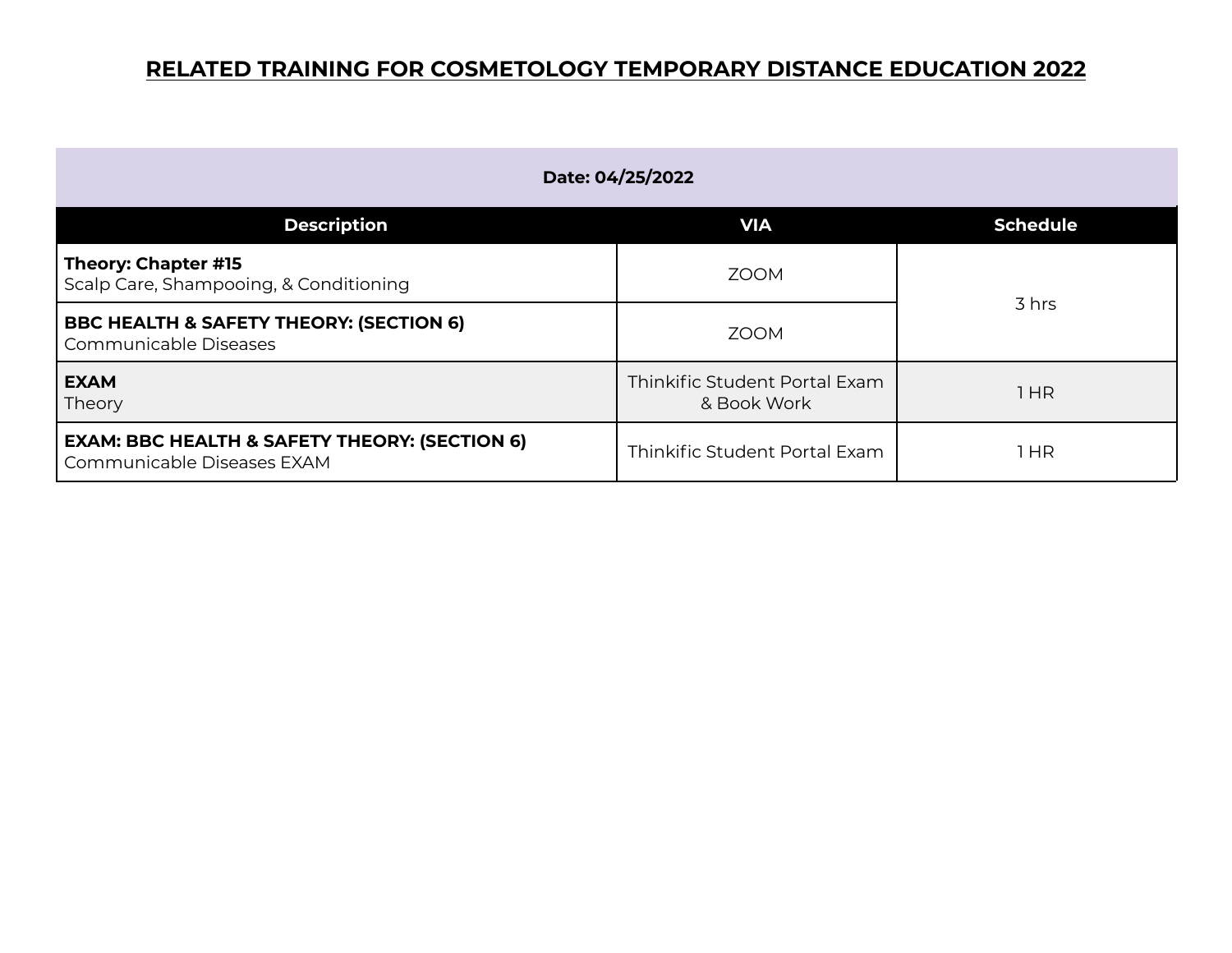| Date: 05/02/2022                                                                                     |                                              |                 |
|------------------------------------------------------------------------------------------------------|----------------------------------------------|-----------------|
| <b>Description</b>                                                                                   | <b>VIA</b>                                   | <b>Schedule</b> |
| Theory: Chapter #16<br>Haircutting                                                                   | <b>ZOOM</b>                                  | 3 hrs           |
| BBC HEALTH & SAFETY THEORY: (SECTION 7)<br>Health and Safety Laws and Agencies                       | <b>ZOOM</b>                                  |                 |
| <b>EXAM</b><br>Theory                                                                                | Thinkific Student Portal Exam<br>& Book Work | 1HR             |
| <b>EXAM: BBC HEALTH &amp; SAFETY THEORY: (SECTION 7)</b><br>Health and Safety Laws and Agencies EXAM | Thinkific Student Portal Exam                | l HR            |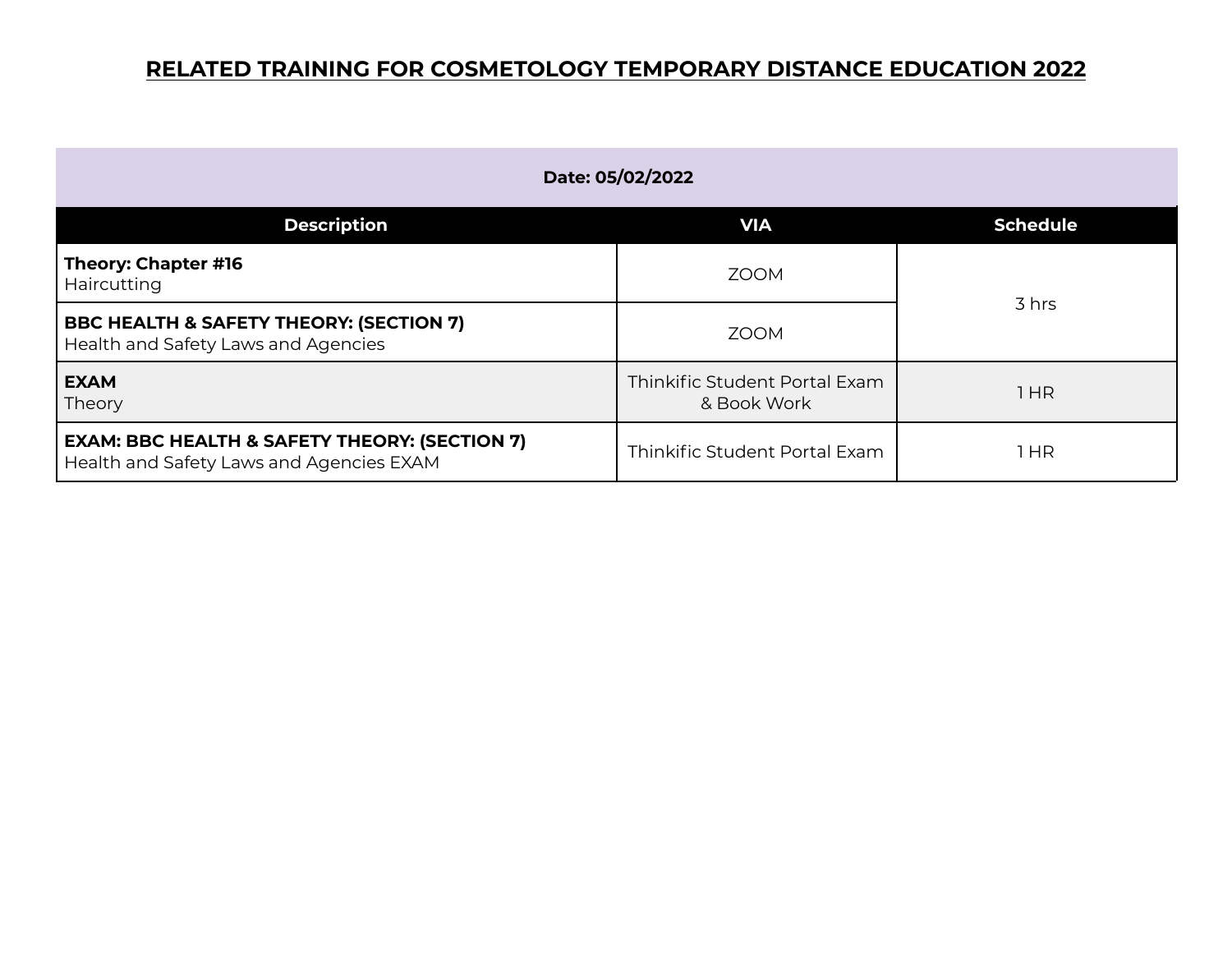| Date: 05/09/2022                                                                                    |                                              |                 |
|-----------------------------------------------------------------------------------------------------|----------------------------------------------|-----------------|
| <b>Description</b>                                                                                  | <b>VIA</b>                                   | <b>Schedule</b> |
| Theory: Chapter #17<br>Hairstyling                                                                  | <b>ZOOM</b>                                  | 3 hrs           |
| <b>BBC HEALTH &amp; SAFETY THEORY: (SECTION 8)</b><br>Solving Health and Safety Problems            | <b>ZOOM</b>                                  |                 |
| <b>EXAM</b><br>Theory                                                                               | Thinkific Student Portal Exam<br>& Book Work | HR              |
| <b>EXAM: BBC HEALTH &amp; SAFETY THEORY: (SECTION 8)</b><br>Solving Health and Safety Problems EXAM | Thinkific Student Portal Exam                | 1 HR            |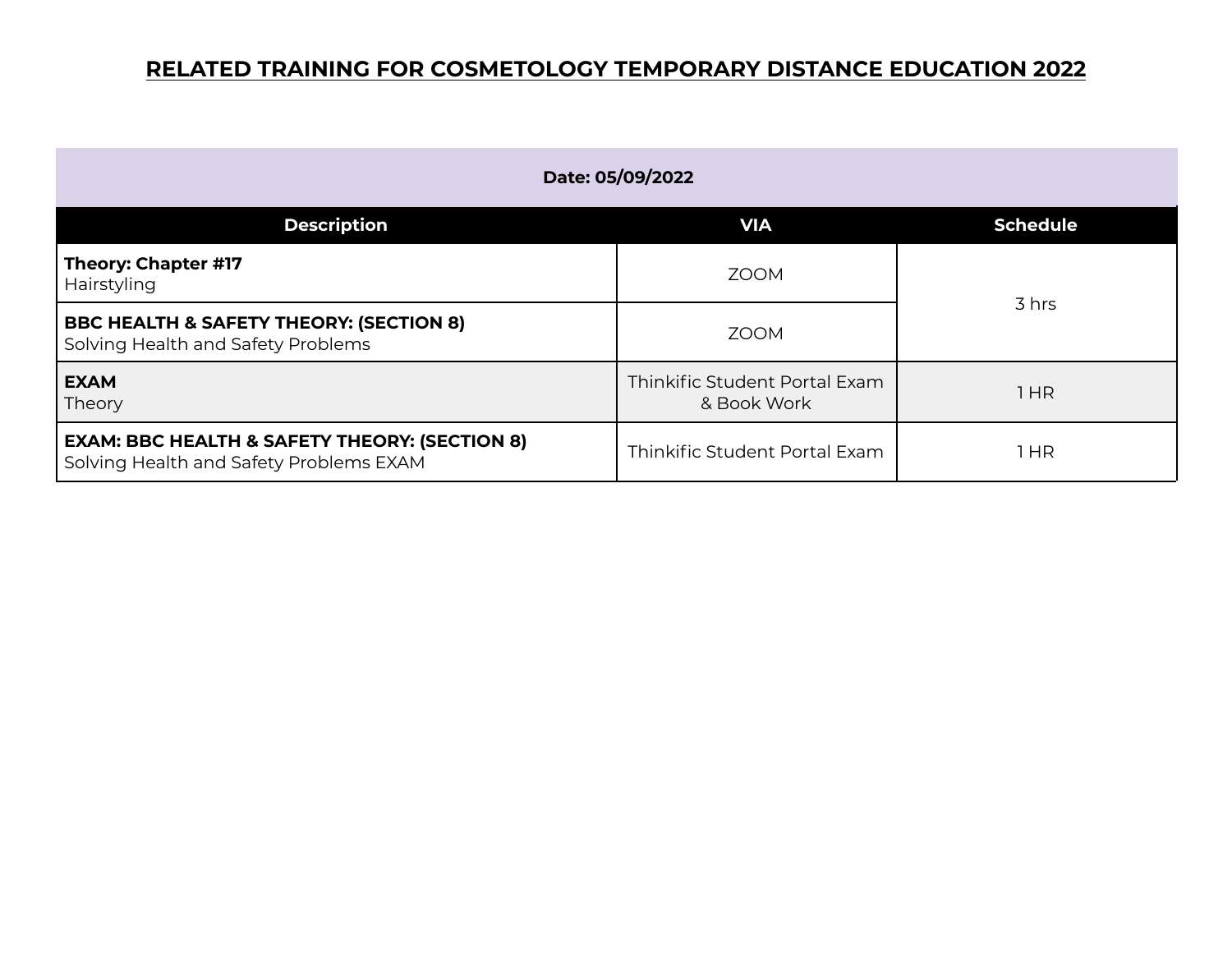| Date: 05/16/2022                                                                 |                                              |                 |
|----------------------------------------------------------------------------------|----------------------------------------------|-----------------|
| <b>Description</b>                                                               | <b>VIA</b>                                   | <b>Schedule</b> |
| Theory: Chapter #18<br><b>Braiding &amp; Braid Extensions</b>                    | <b>ZOOM</b>                                  |                 |
| <b>BBC HEALTH &amp; SAFETY THEORY: (SECTION 9)</b><br>Worker's Rights            | <b>ZOOM</b>                                  | 3 hrs           |
| <b>EXAM</b><br>Theory                                                            | Thinkific Student Portal Exam<br>& Book Work | 1HR             |
| <b>EXAM: BBC HEALTH &amp; SAFETY THEORY: (SECTION 9)</b><br>Worker's Rights EXAM | Thinkific Student Portal Exam                | 1 HR            |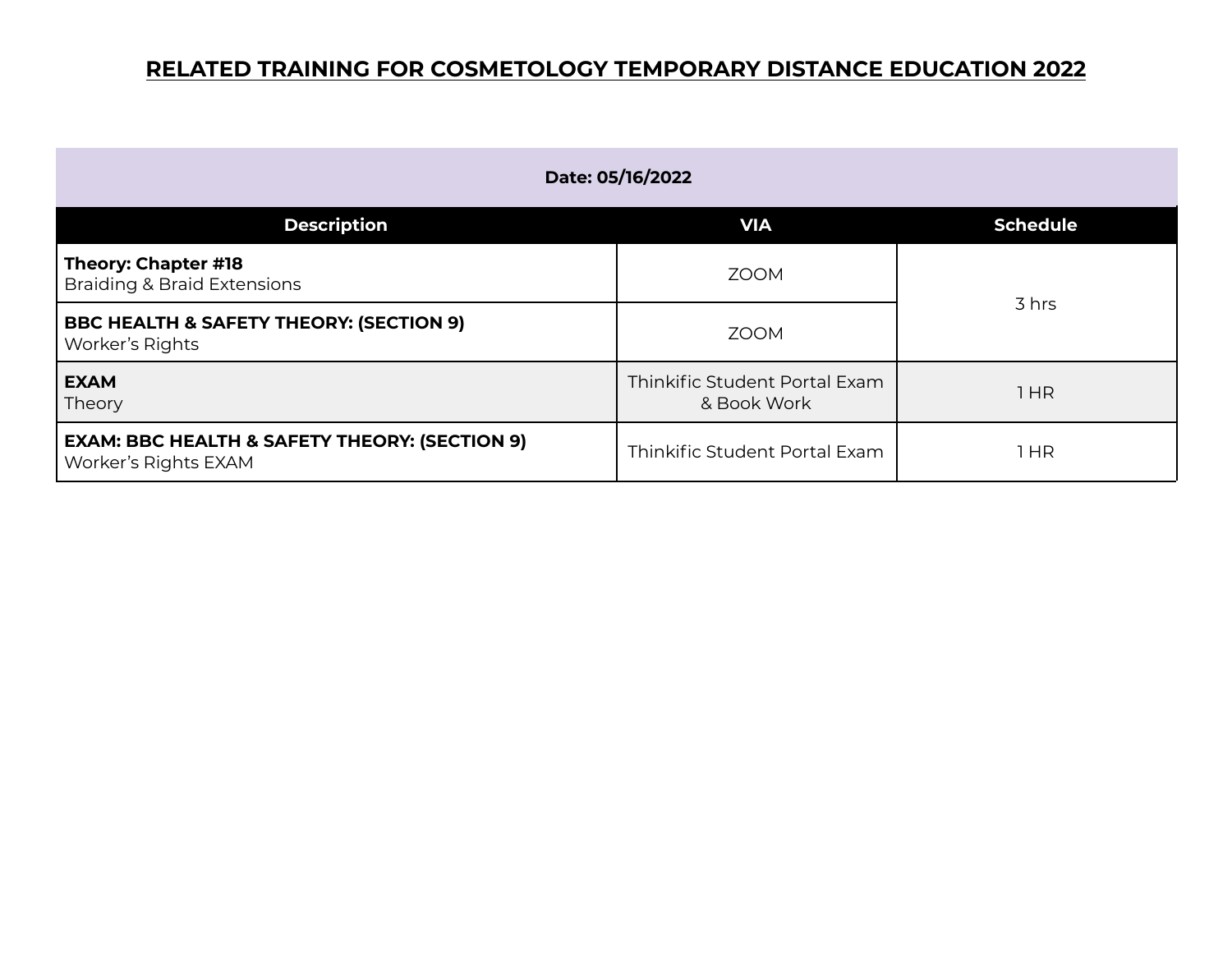| Date: 05/23/2022                                                                                                   |                                              |                 |
|--------------------------------------------------------------------------------------------------------------------|----------------------------------------------|-----------------|
| <b>Description</b>                                                                                                 | <b>VIA</b>                                   | <b>Schedule</b> |
| Theory: Chapter #19<br><b>Wigs &amp; Hair Additions</b>                                                            | <b>ZOOM</b>                                  |                 |
| <b>BBC HEALTH &amp; SAFETY THEORY: (SECTION 1)</b><br>The California Board of Barbering and Cosmetology            | <b>ZOOM</b>                                  | 3 hrs           |
| <b>EXAM</b><br>Theory                                                                                              | Thinkific Student Portal Exam<br>& Book Work | 1 HR            |
| <b>EXAM: BBC HEALTH &amp; SAFETY THEORY: (SECTION 1)</b><br>The California Board of Barbering and Cosmetology EXAM | Thinkific Student Portal Exam                | 1 HR            |

**MAY 30th, 2022 [NO SCHOOL]**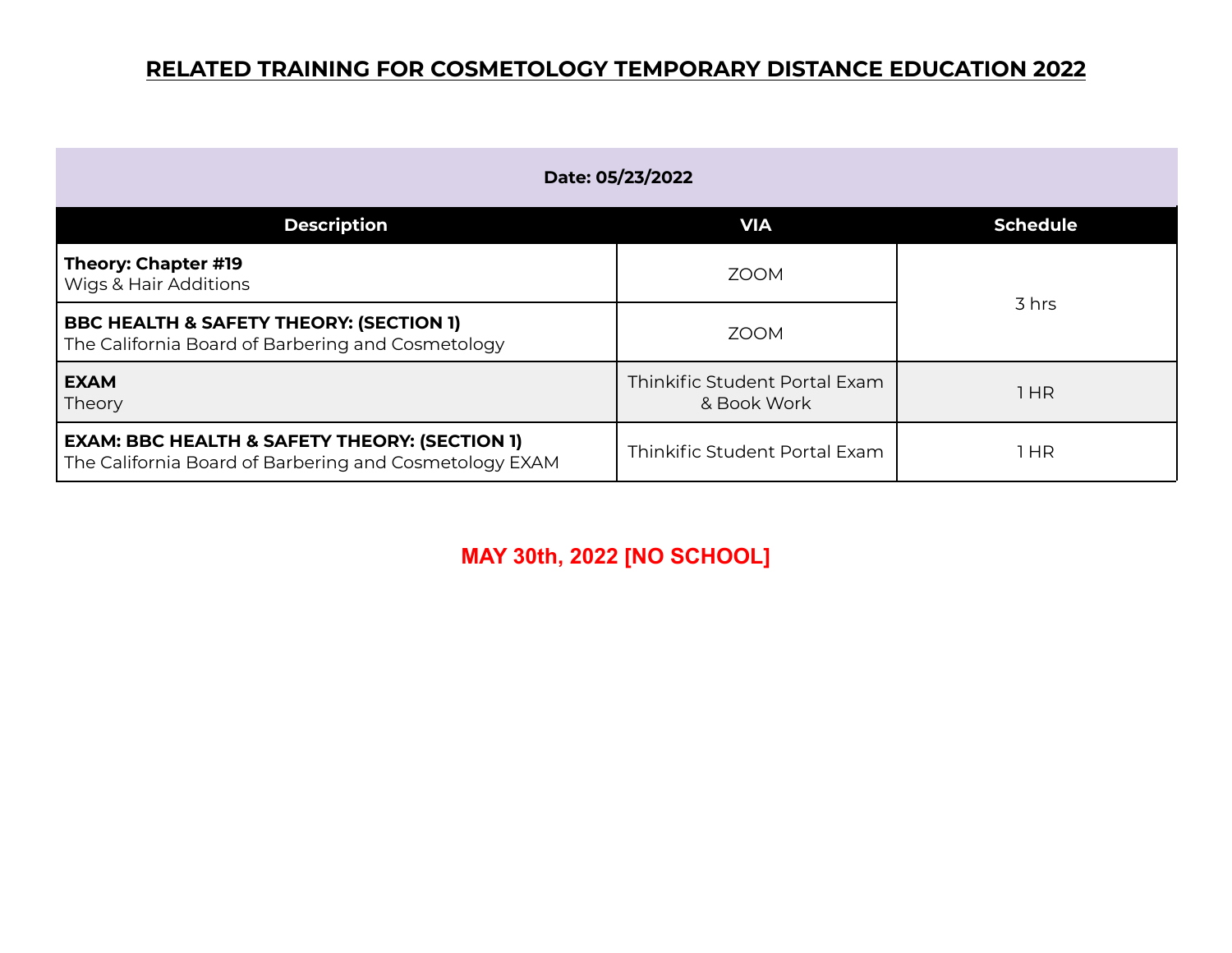| Date: 06/06/2022                                                                           |                                              |                 |
|--------------------------------------------------------------------------------------------|----------------------------------------------|-----------------|
| <b>Description</b>                                                                         | <b>VIA</b>                                   | <b>Schedule</b> |
| Theory: Chapter #20<br>Chemical Texture Services                                           | <b>ZOOM</b>                                  | 3 hrs           |
| <b>BBC HEALTH &amp; SAFETY THEORY: (SECTION 2)</b><br>Chemicals and your Health            | <b>ZOOM</b>                                  |                 |
| <b>EXAM</b><br>Theory                                                                      | Thinkific Student Portal Exam<br>& Book Work | 1 HR            |
| <b>EXAM: BBC HEALTH &amp; SAFETY THEORY: (SECTION 2)</b><br>Chemicals and your Health EXAM | Thinkific Student Portal Exam                | 1 HR            |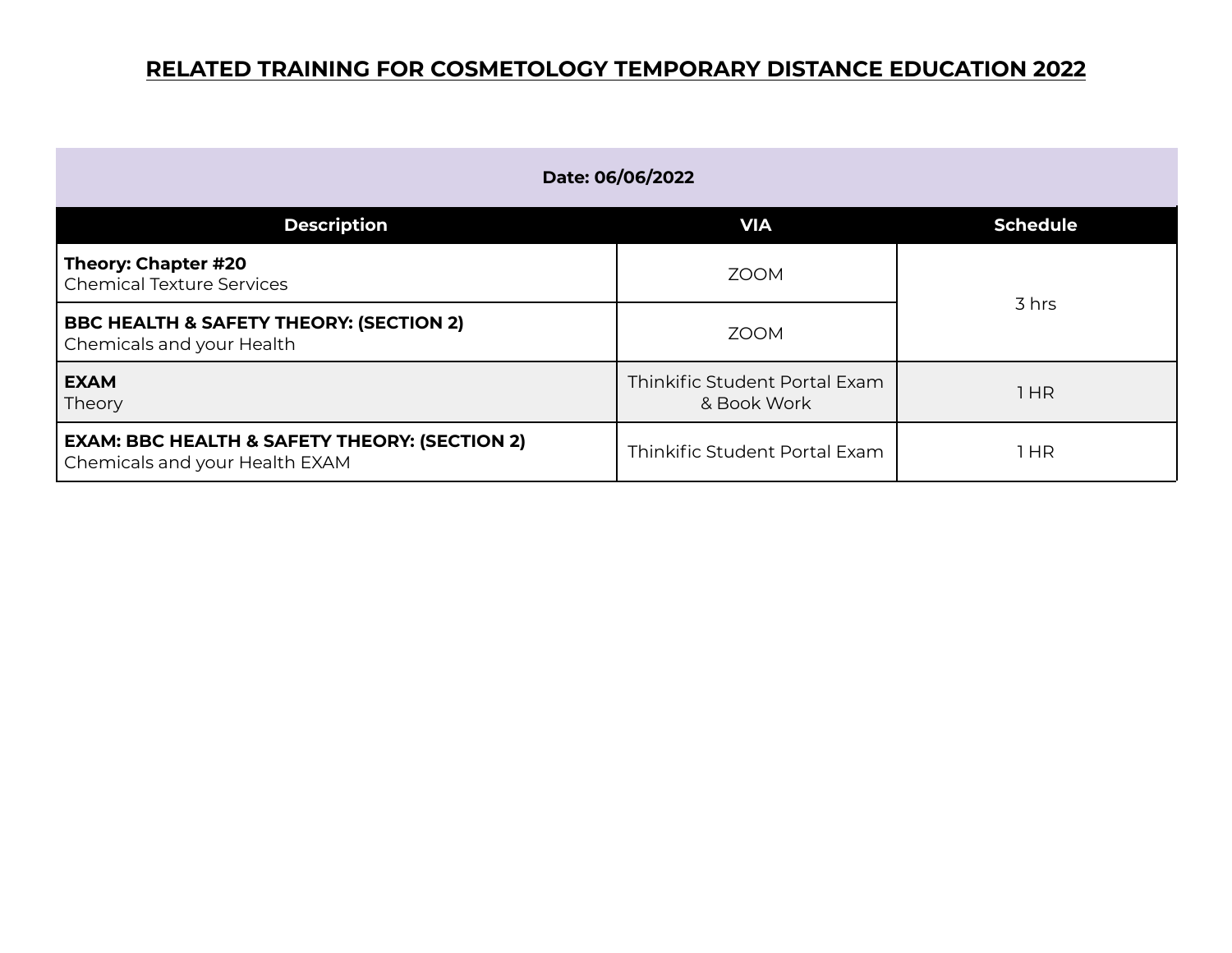| Date: 06/13/2022                                                                                           |                                              |                 |
|------------------------------------------------------------------------------------------------------------|----------------------------------------------|-----------------|
| <b>Description</b>                                                                                         | <b>VIA</b>                                   | <b>Schedule</b> |
| Theory: Chapter #21<br>Hair Coloring                                                                       | <b>ZOOM</b>                                  | 3 hrs           |
| <b>BBC HEALTH &amp; SAFETY THEORY: (SECTION 3)</b><br>Safety Data Sheets: What you Need to Know            | <b>ZOOM</b>                                  |                 |
| <b>EXAM</b><br>Theory                                                                                      | Thinkific Student Portal Exam<br>& Book Work | 1HR             |
| <b>EXAM: BBC HEALTH &amp; SAFETY THEORY: (SECTION 3)</b><br>Safety Data Sheets: What you Need to Know EXAM | Thinkific Student Portal Exam                | l HR            |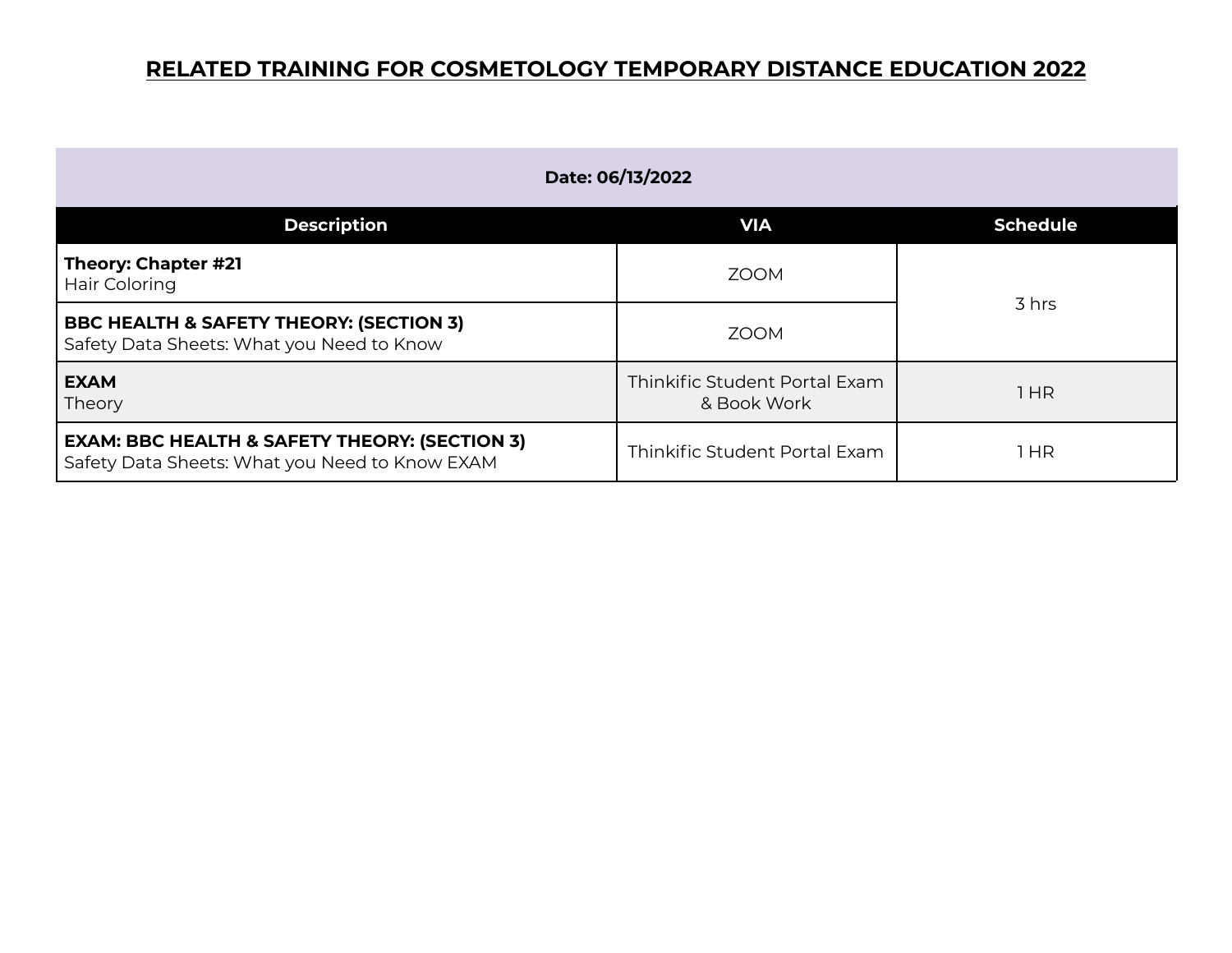| Date: 06/20/2022                                                                                              |                                              |                 |
|---------------------------------------------------------------------------------------------------------------|----------------------------------------------|-----------------|
| <b>Description</b>                                                                                            | <b>VIA</b>                                   | <b>Schedule</b> |
| Theory: Chapter #22<br><b>Hair Removal</b>                                                                    | <b>ZOOM</b>                                  | 3 hrs           |
| <b>BBC HEALTH &amp; SAFETY THEORY: (SECTION 4)</b><br>Protecting Yourself from Hazardous Chemicals            | <b>ZOOM</b>                                  |                 |
| <b>EXAM</b><br>Theory                                                                                         | Thinkific Student Portal Exam<br>& Book Work | 1HR             |
| <b>EXAM: BBC HEALTH &amp; SAFETY THEORY: (SECTION 4)</b><br>Protecting Yourself from Hazardous Chemicals EXAM | Thinkific Student Portal Exam                | 1 HR            |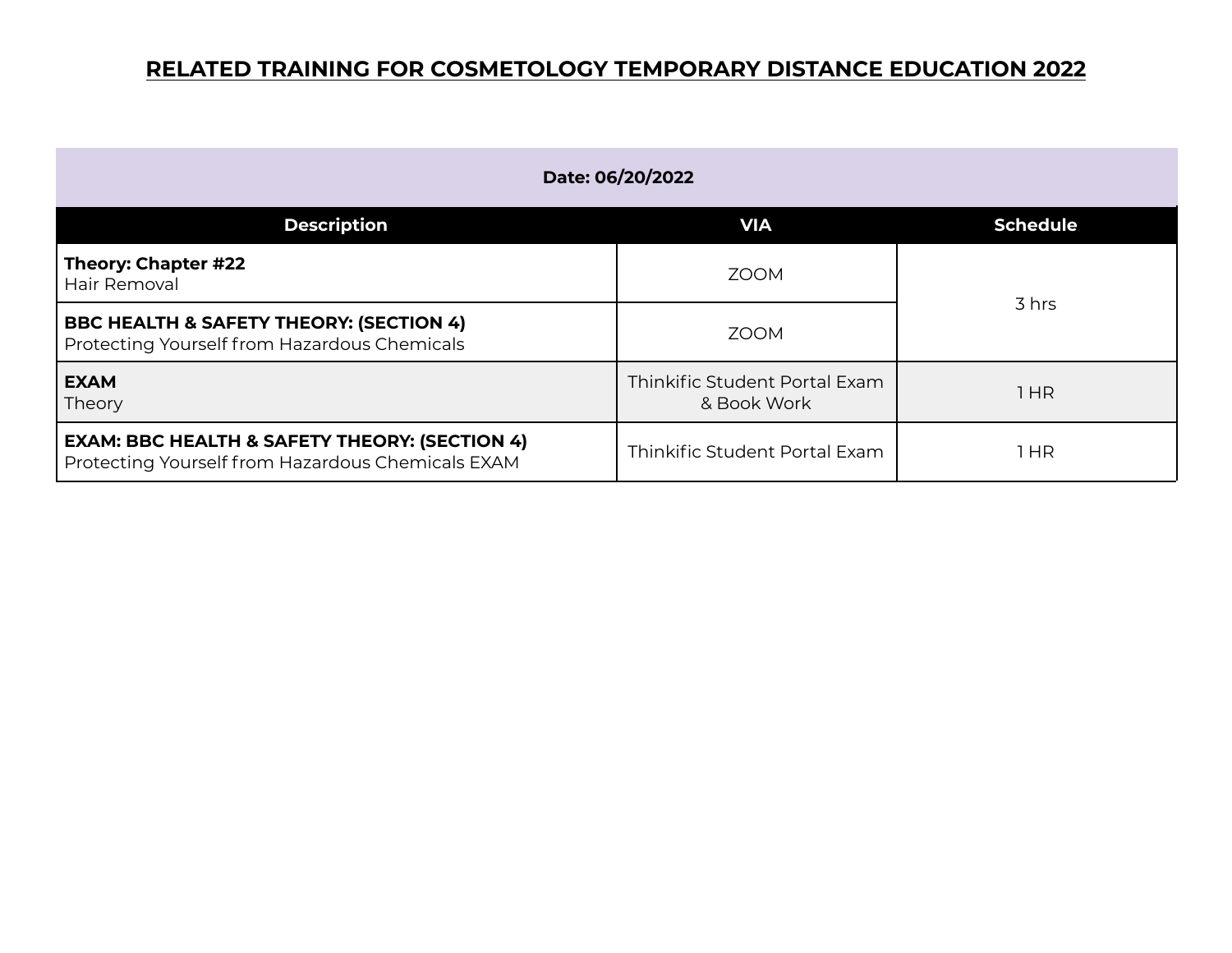| Date: 06/27/2022                                                                                           |                                              |                 |
|------------------------------------------------------------------------------------------------------------|----------------------------------------------|-----------------|
| <b>Description</b>                                                                                         | <b>VIA</b>                                   | <b>Schedule</b> |
| Theory: Chapter #23<br>Facials                                                                             | <b>ZOOM</b>                                  | 3 hrs           |
| <b>BBC HEALTH &amp; SAFETY THEORY: (SECTION 5)</b><br>Ergonomics: Fitting the Job to the Person            | <b>ZOOM</b>                                  |                 |
| <b>EXAM</b><br>Theory                                                                                      | Thinkific Student Portal Exam<br>& Book Work | l HR            |
| <b>EXAM: BBC HEALTH &amp; SAFETY THEORY: (SECTION 5)</b><br>Ergonomics: Fitting the Job to the Person EXAM | Thinkific Student Portal Exam                | 1 HR            |

**JULY 4th, 2022 [NO SCHOOL]**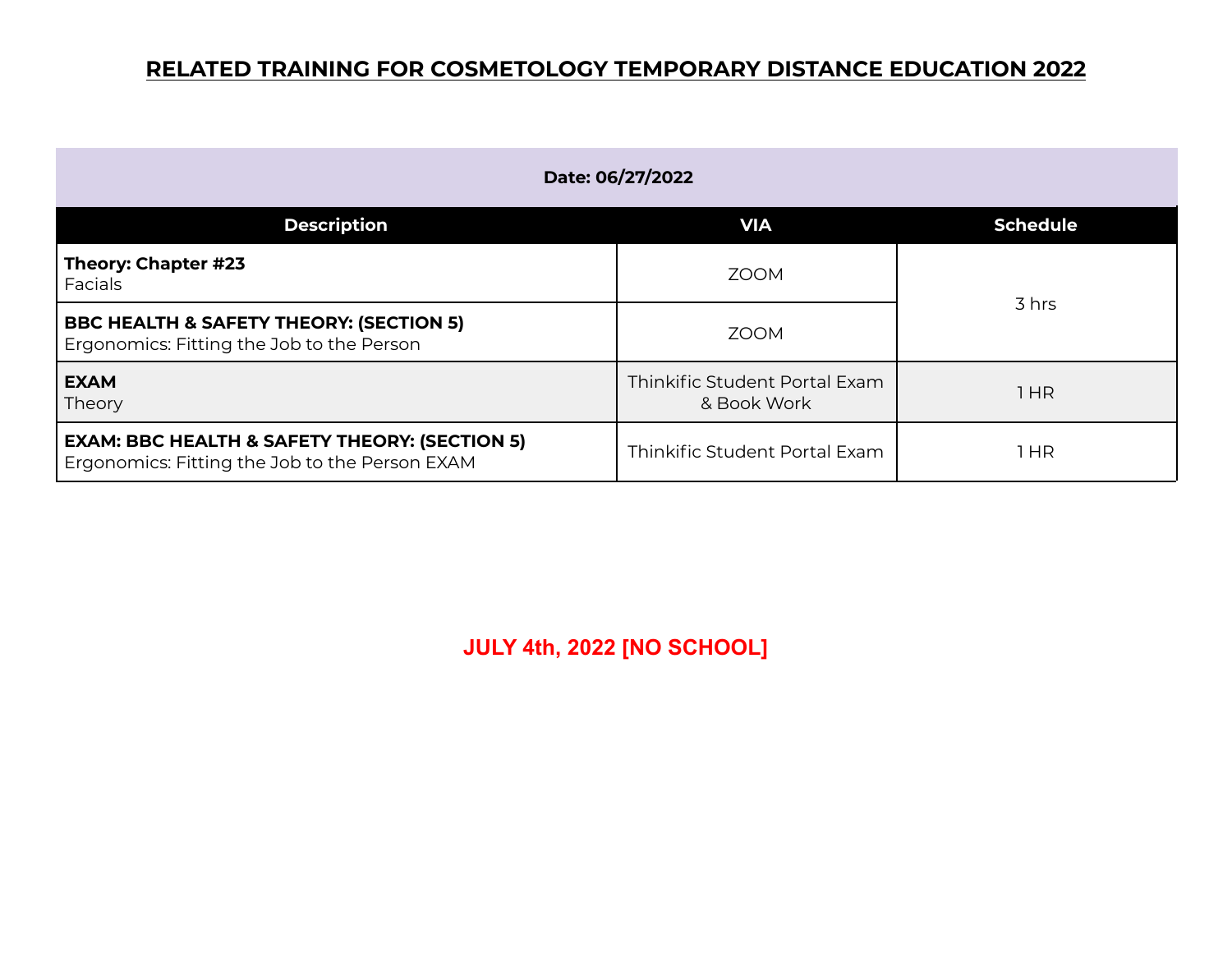| Date: 07/11/2022                                                                       |                                              |                 |
|----------------------------------------------------------------------------------------|----------------------------------------------|-----------------|
| <b>Description</b>                                                                     | <b>VIA</b>                                   | <b>Schedule</b> |
| Theory: Chapter #24<br><b>Facial Makeup</b>                                            | <b>ZOOM</b>                                  |                 |
| <b>BBC HEALTH &amp; SAFETY THEORY: (SECTION 6)</b><br>Communicable Diseases            | <b>ZOOM</b>                                  | 3 hrs           |
| <b>EXAM</b><br>Theory                                                                  | Thinkific Student Portal Exam<br>& Book Work | 1 HR            |
| <b>EXAM: BBC HEALTH &amp; SAFETY THEORY: (SECTION 6)</b><br>Communicable Diseases EXAM | Thinkific Student Portal Exam                | 1 HR            |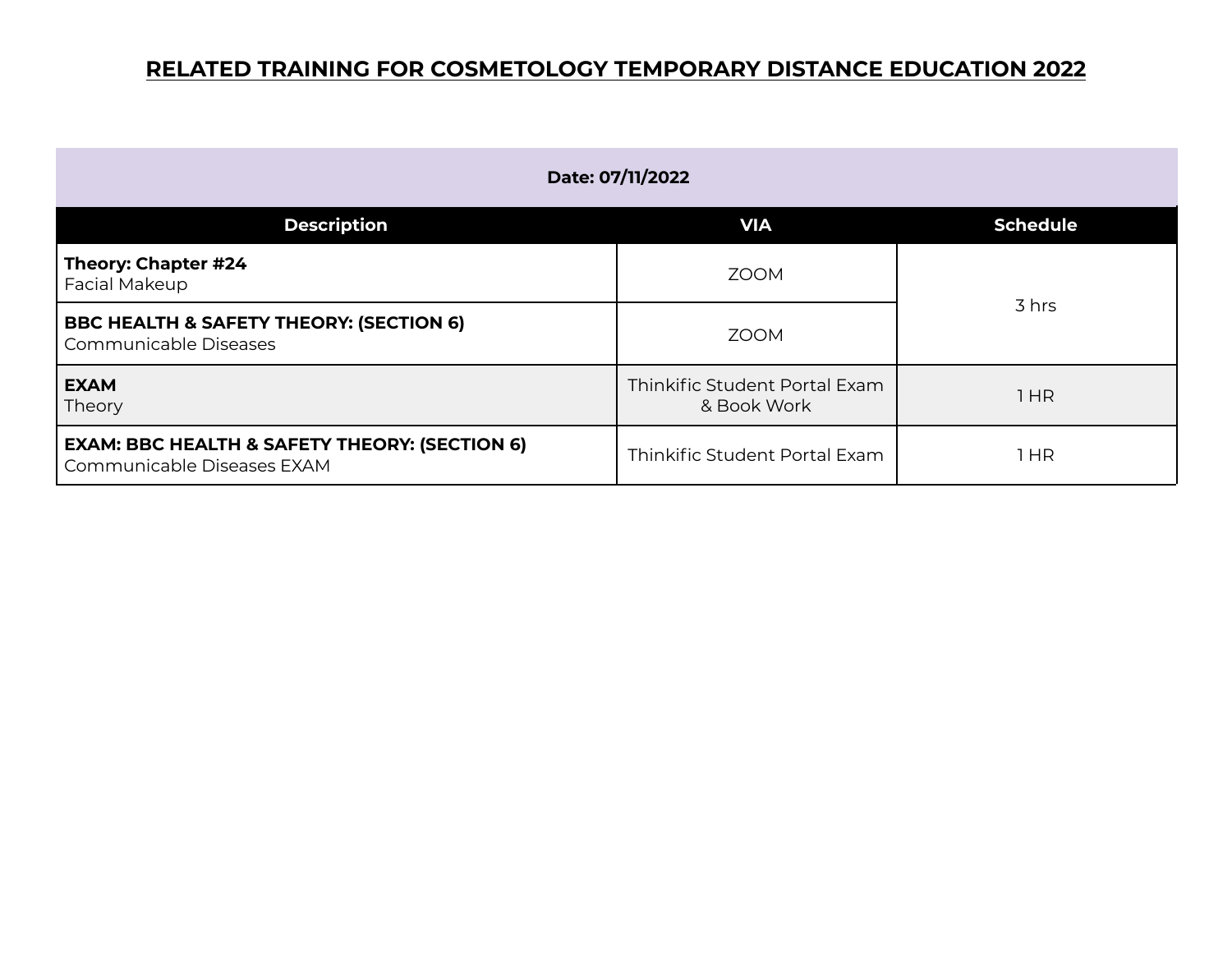| Date: 07/18/2022                                                                                     |                                              |                 |
|------------------------------------------------------------------------------------------------------|----------------------------------------------|-----------------|
| <b>Description</b>                                                                                   | <b>VIA</b>                                   | <b>Schedule</b> |
| Theory: Chapter #25<br>Manicuring                                                                    | <b>ZOOM</b>                                  | 3 hrs           |
| <b>BBC HEALTH &amp; SAFETY THEORY: (SECTION 7)</b><br>Health and Safety Laws and Agencies            | <b>ZOOM</b>                                  |                 |
| <b>EXAM</b><br>Theory                                                                                | Thinkific Student Portal Exam<br>& Book Work | 1HR             |
| <b>EXAM: BBC HEALTH &amp; SAFETY THEORY: (SECTION 7)</b><br>Health and Safety Laws and Agencies EXAM | Thinkific Student Portal Exam                | HR              |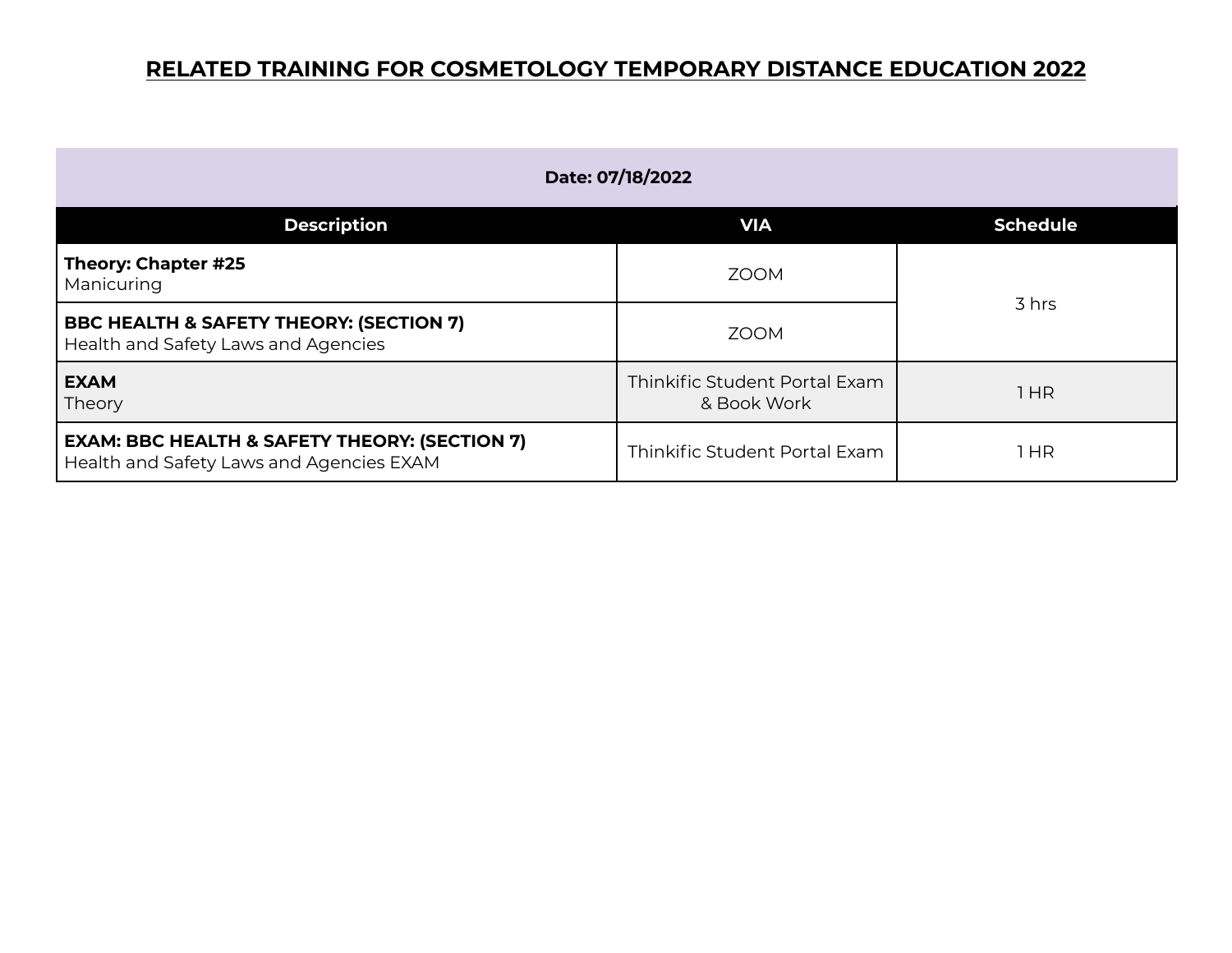| Date: 07/25/2022                                                                                    |                                              |                 |
|-----------------------------------------------------------------------------------------------------|----------------------------------------------|-----------------|
| <b>Description</b>                                                                                  | <b>VIA</b>                                   | <b>Schedule</b> |
| Theory: Chapter #26<br>Pedicuring                                                                   | <b>ZOOM</b>                                  |                 |
| <b>BBC HEALTH &amp; SAFETY THEORY: (SECTION 8)</b><br>Solving Health and Safety Problems            | <b>ZOOM</b>                                  | 3 hrs           |
| <b>EXAM</b><br>Theory                                                                               | Thinkific Student Portal Exam<br>& Book Work | 1HR             |
| <b>EXAM: BBC HEALTH &amp; SAFETY THEORY: (SECTION 8)</b><br>Solving Health and Safety Problems EXAM | Thinkific Student Portal Exam                | 1 HR            |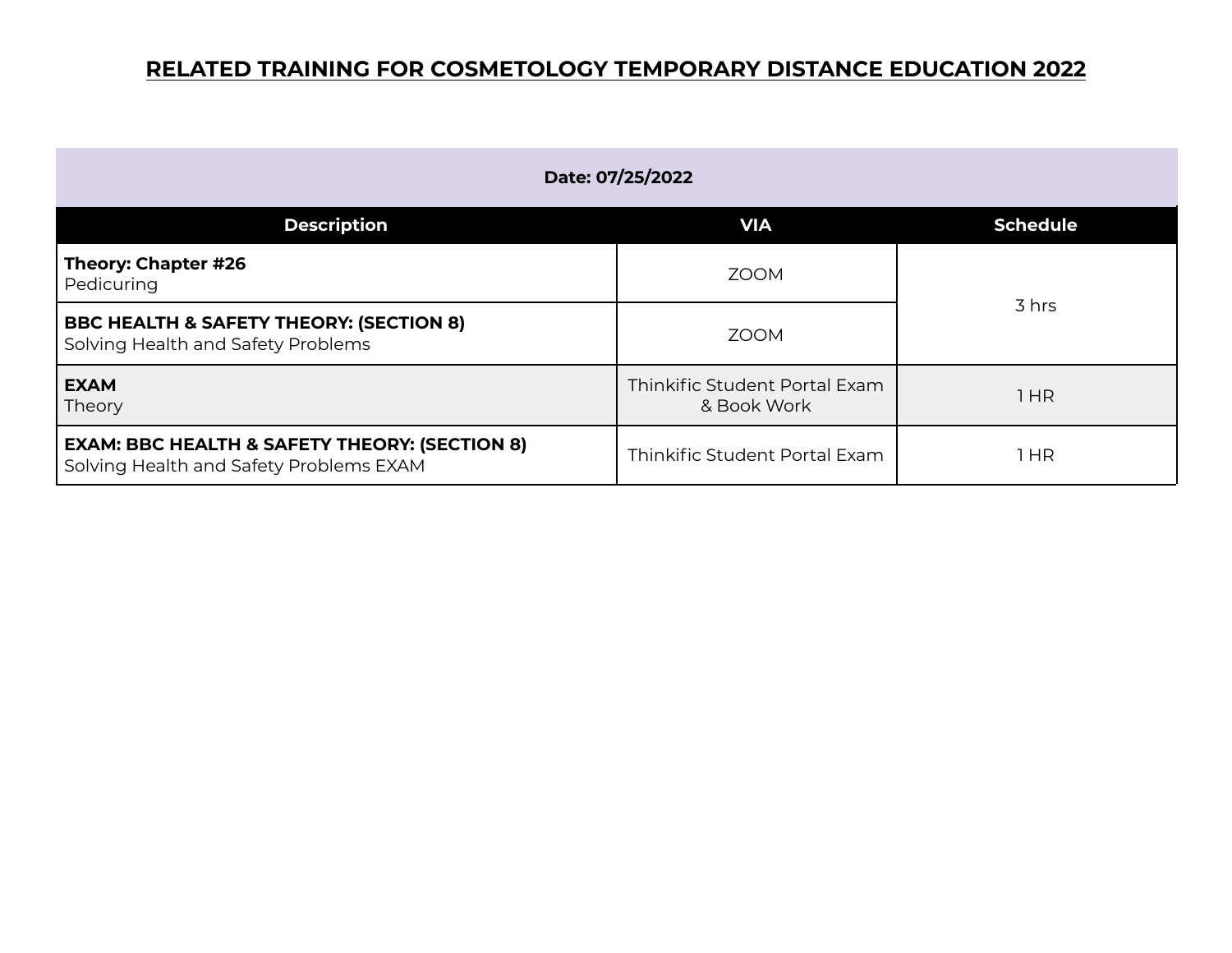| Date: 08/01/2022                                                                 |                                              |                 |
|----------------------------------------------------------------------------------|----------------------------------------------|-----------------|
| <b>Description</b>                                                               | <b>VIA</b>                                   | <b>Schedule</b> |
| Theory: Chapter #27<br>Nail Tips & Wraps                                         | <b>ZOOM</b>                                  | 3 hrs           |
| <b>BBC HEALTH &amp; SAFETY THEORY: (SECTION 9)</b><br>Worker's Rights            | <b>ZOOM</b>                                  |                 |
| <b>EXAM</b><br>Theory                                                            | Thinkific Student Portal Exam<br>& Book Work | 1HR             |
| <b>EXAM: BBC HEALTH &amp; SAFETY THEORY: (SECTION 9)</b><br>Worker's Rights EXAM | Thinkific Student Portal Exam                | 1HR             |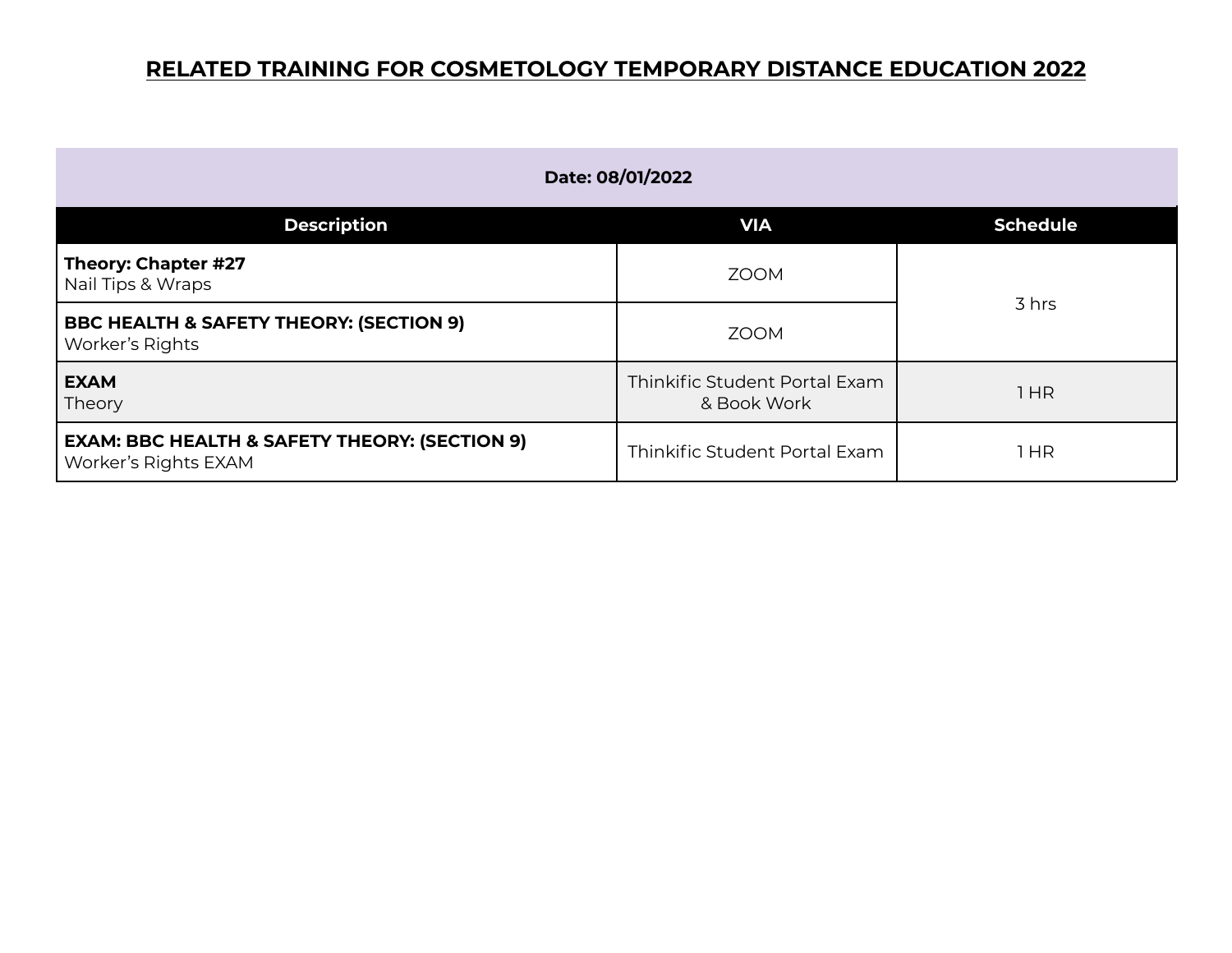| Date: 08/08/2022                                                                                                   |                                              |                 |
|--------------------------------------------------------------------------------------------------------------------|----------------------------------------------|-----------------|
| <b>Description</b>                                                                                                 | <b>VIA</b>                                   | <b>Schedule</b> |
| Theory: Chapter #28<br>Monomer Liquid & Polymer Powder Nail Enhancements                                           | <b>ZOOM</b>                                  | 3 hrs           |
| <b>BBC HEALTH &amp; SAFETY THEORY: (SECTION 1)</b><br>The California Board of Barbering and Cosmetology            | <b>ZOOM</b>                                  |                 |
| <b>EXAM</b><br>Theory                                                                                              | Thinkific Student Portal Exam<br>& Book Work | 1HR             |
| <b>EXAM: BBC HEALTH &amp; SAFETY THEORY: (SECTION 1)</b><br>The California Board of Barbering and Cosmetology EXAM | Thinkific Student Portal Exam                | l HR            |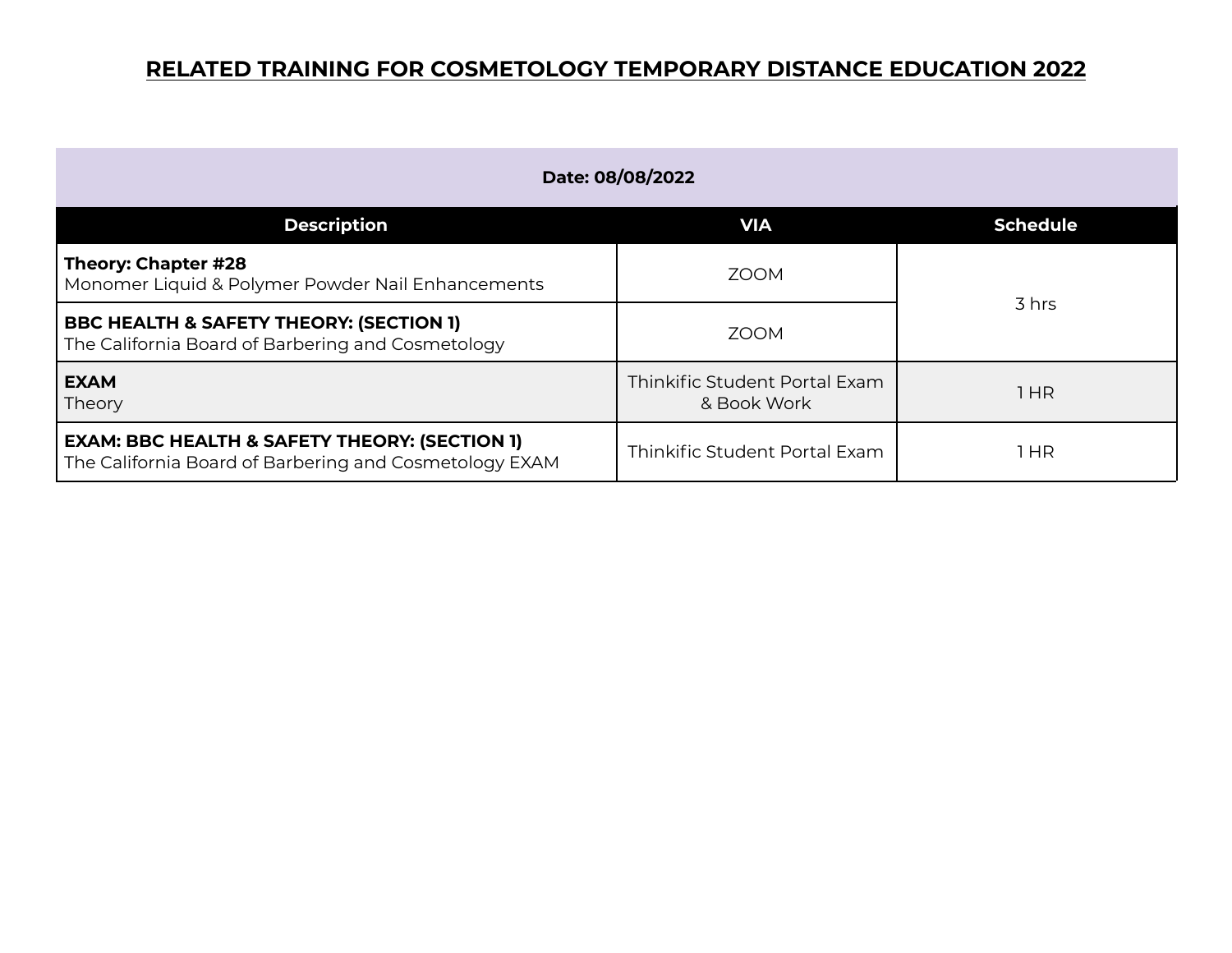| Date: 08/15/2022                                                                           |                                              |                 |
|--------------------------------------------------------------------------------------------|----------------------------------------------|-----------------|
| <b>Description</b>                                                                         | <b>VIA</b>                                   | <b>Schedule</b> |
| Theory: Chapter #29<br>Light Cured Gels                                                    | <b>ZOOM</b>                                  | 3 hrs           |
| <b>BBC HEALTH &amp; SAFETY THEORY: (SECTION 2)</b><br>Chemicals and your Health            | <b>ZOOM</b>                                  |                 |
| <b>EXAM</b><br>Theory                                                                      | Thinkific Student Portal Exam<br>& Book Work | 1HR             |
| <b>EXAM: BBC HEALTH &amp; SAFETY THEORY: (SECTION 2)</b><br>Chemicals and your Health EXAM | Thinkific Student Portal Exam                | 1 HR            |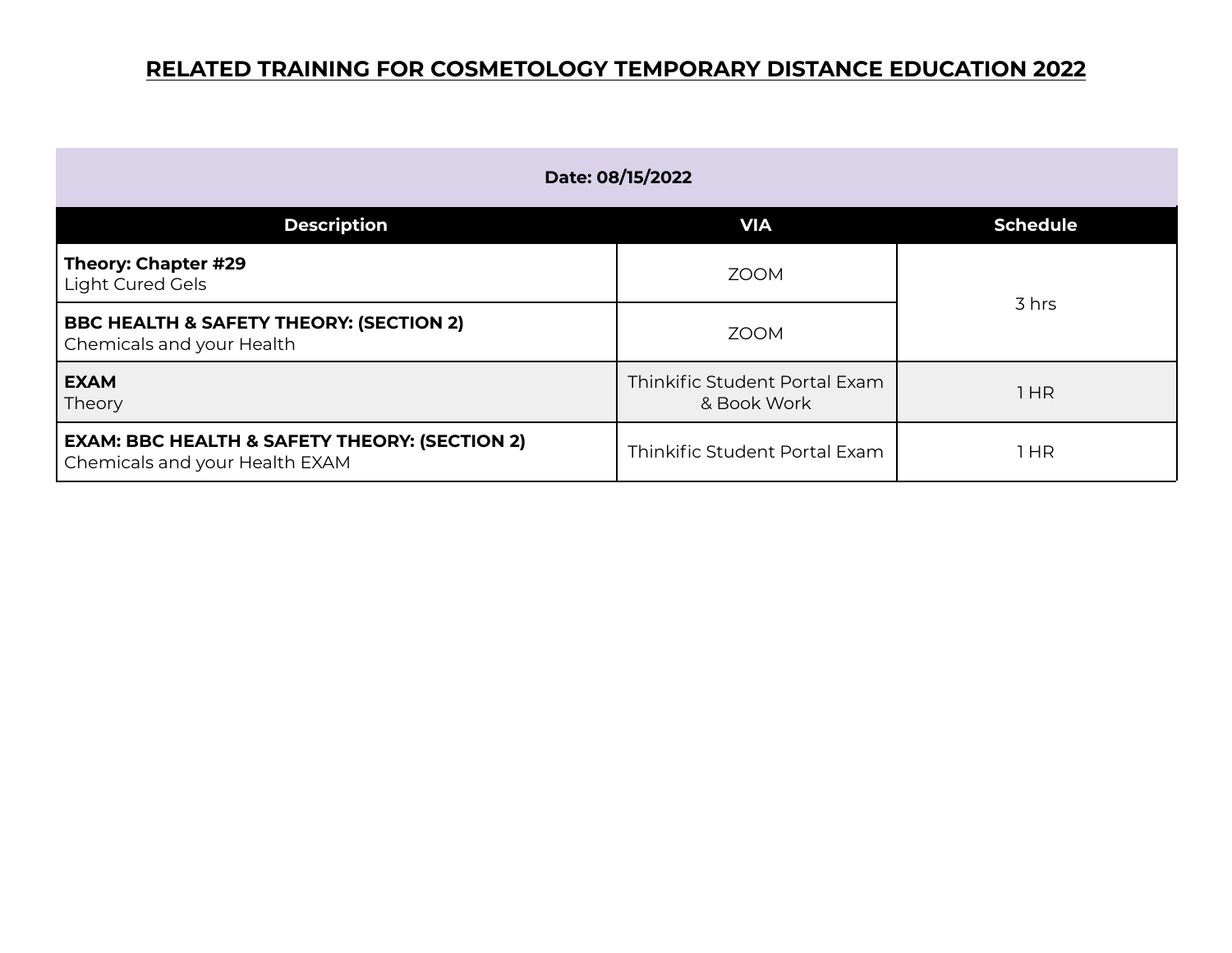| Date: 08/22/2022                                                                                           |                                              |                 |
|------------------------------------------------------------------------------------------------------------|----------------------------------------------|-----------------|
| <b>Description</b>                                                                                         | <b>VIA</b>                                   | <b>Schedule</b> |
| Theory: Chapter #30<br>Preparing for licensure & employment                                                | <b>ZOOM</b>                                  | 3 hrs           |
| <b>BBC HEALTH &amp; SAFETY THEORY: (SECTION 3)</b><br>Safety Data Sheets: What you Need to Know            | <b>ZOOM</b>                                  |                 |
| <b>EXAM</b><br>Theory                                                                                      | Thinkific Student Portal Exam<br>& Book Work | HR              |
| <b>EXAM: BBC HEALTH &amp; SAFETY THEORY: (SECTION 3)</b><br>Safety Data Sheets: What you Need to Know EXAM | Thinkific Student Portal Exam                | 1 HR            |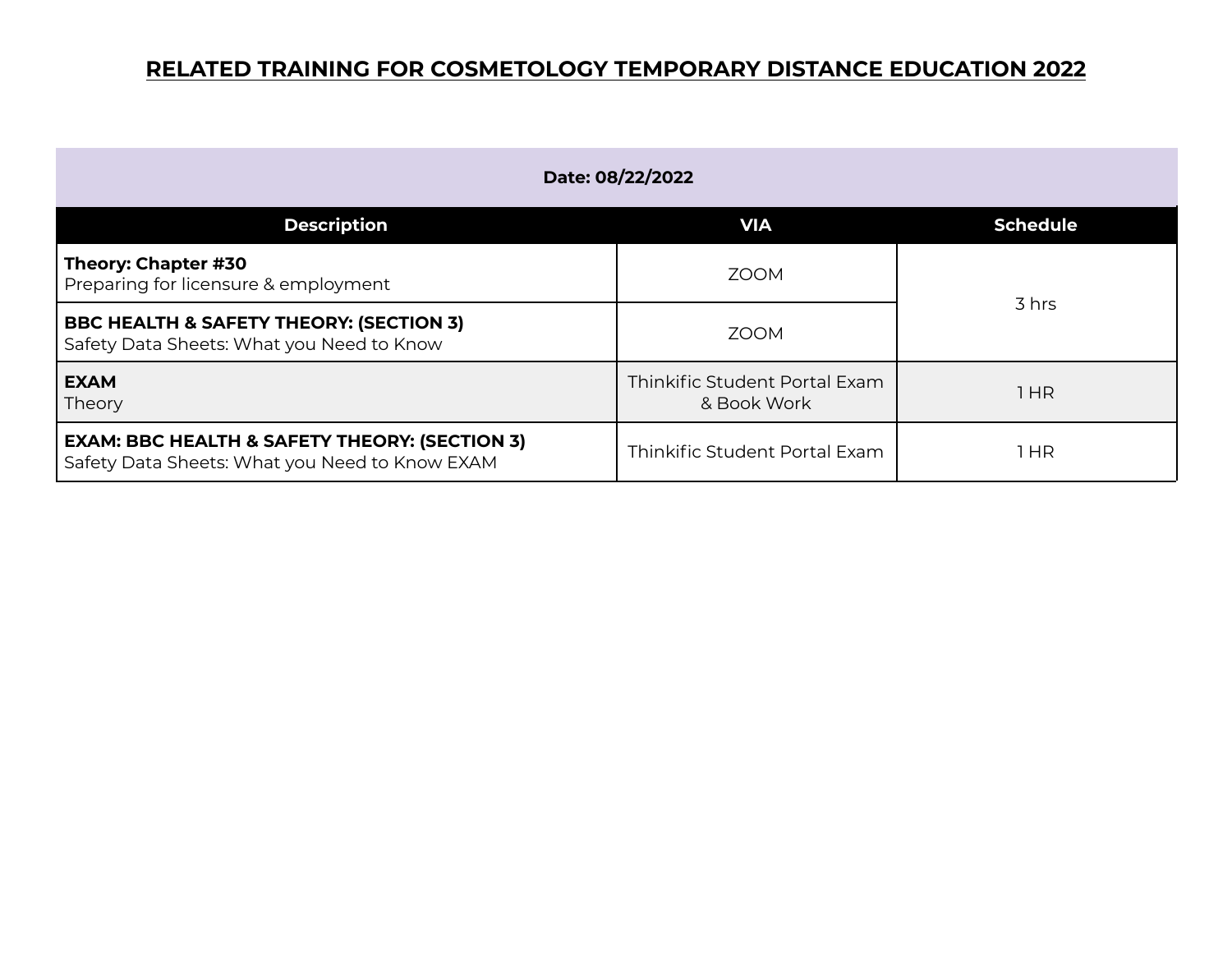| Date: 08/29/2022                                                                                              |                                              |                 |
|---------------------------------------------------------------------------------------------------------------|----------------------------------------------|-----------------|
| <b>Description</b>                                                                                            | <b>VIA</b>                                   | <b>Schedule</b> |
| Theory: Chapter #31<br>On The Job                                                                             | <b>ZOOM</b>                                  |                 |
| <b>BBC HEALTH &amp; SAFETY THEORY: (SECTION 4)</b><br>Protecting Yourself from Hazardous Chemicals            | <b>ZOOM</b>                                  | 3 hrs           |
| <b>EXAM</b><br>Theory                                                                                         | Thinkific Student Portal Exam<br>& Book Work | 1 HR            |
| <b>EXAM: BBC HEALTH &amp; SAFETY THEORY: (SECTION 4)</b><br>Protecting Yourself from Hazardous Chemicals EXAM | Thinkific Student Portal Exam                | 1 HR            |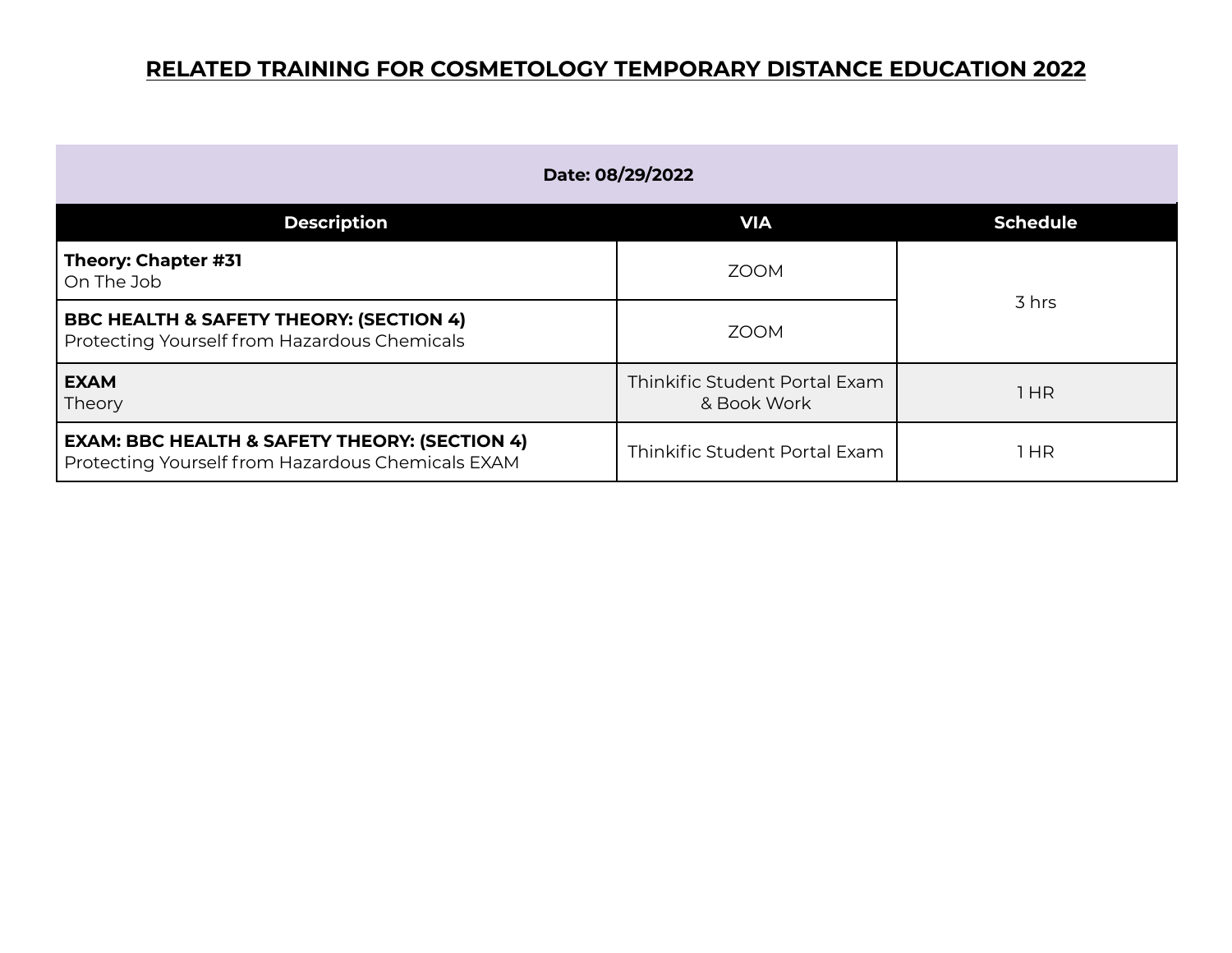| Date: 09/12/2022                                                                                           |                                              |                 |
|------------------------------------------------------------------------------------------------------------|----------------------------------------------|-----------------|
| <b>Description</b>                                                                                         | <b>VIA</b>                                   | <b>Schedule</b> |
| Theory: Chapter #32<br>The Salon Business                                                                  | <b>ZOOM</b>                                  |                 |
| <b>BBC HEALTH &amp; SAFETY THEORY: (SECTION 5)</b><br>Ergonomics: Fitting the Job to the Person            | <b>ZOOM</b>                                  | 3 hrs           |
| <b>EXAM</b><br>Theory                                                                                      | Thinkific Student Portal Exam<br>& Book Work | 1HR             |
| <b>EXAM: BBC HEALTH &amp; SAFETY THEORY: (SECTION 5)</b><br>Ergonomics: Fitting the Job to the Person EXAM | Thinkific Student Portal Exam                | HR              |

**SEPTEMBER 5th, 2022 [NO SCHOOL]**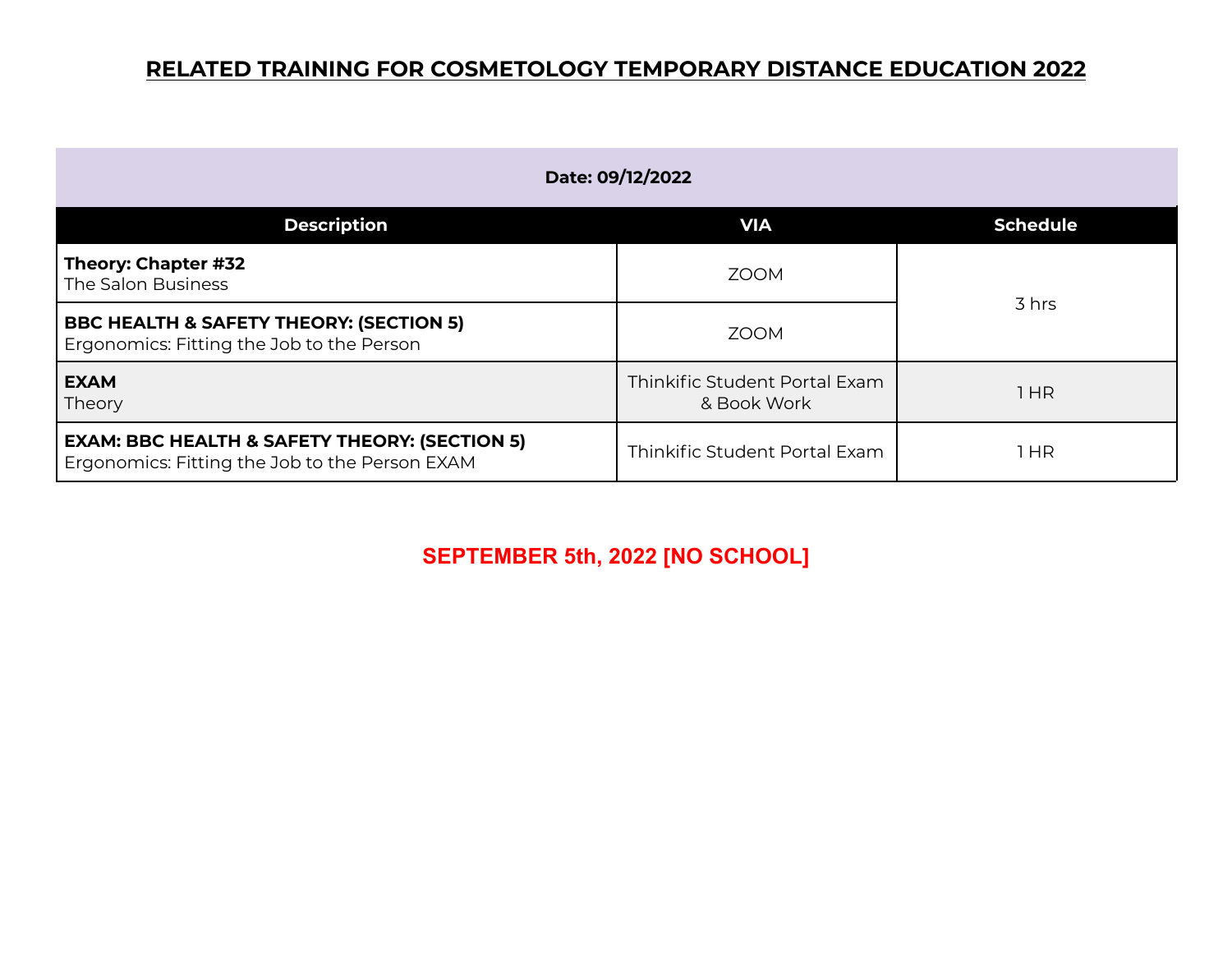| Date: 09/19/2022                                                                       |                                              |                 |
|----------------------------------------------------------------------------------------|----------------------------------------------|-----------------|
| <b>Description</b>                                                                     | <b>VIA</b>                                   | <b>Schedule</b> |
| Theory: Chapter #1<br><b>History &amp; Career Opportunities</b>                        | <b>ZOOM</b>                                  | 3 hrs           |
| <b>BBC HEALTH &amp; SAFETY THEORY: (SECTION 6)</b><br>Communicable Diseases            | <b>ZOOM</b>                                  |                 |
| <b>EXAM</b><br>Theory                                                                  | Thinkific Student Portal Exam<br>& Book Work | 1HR             |
| <b>EXAM: BBC HEALTH &amp; SAFETY THEORY: (SECTION 6)</b><br>Communicable Diseases EXAM | Thinkific Student Portal Exam                | l HR            |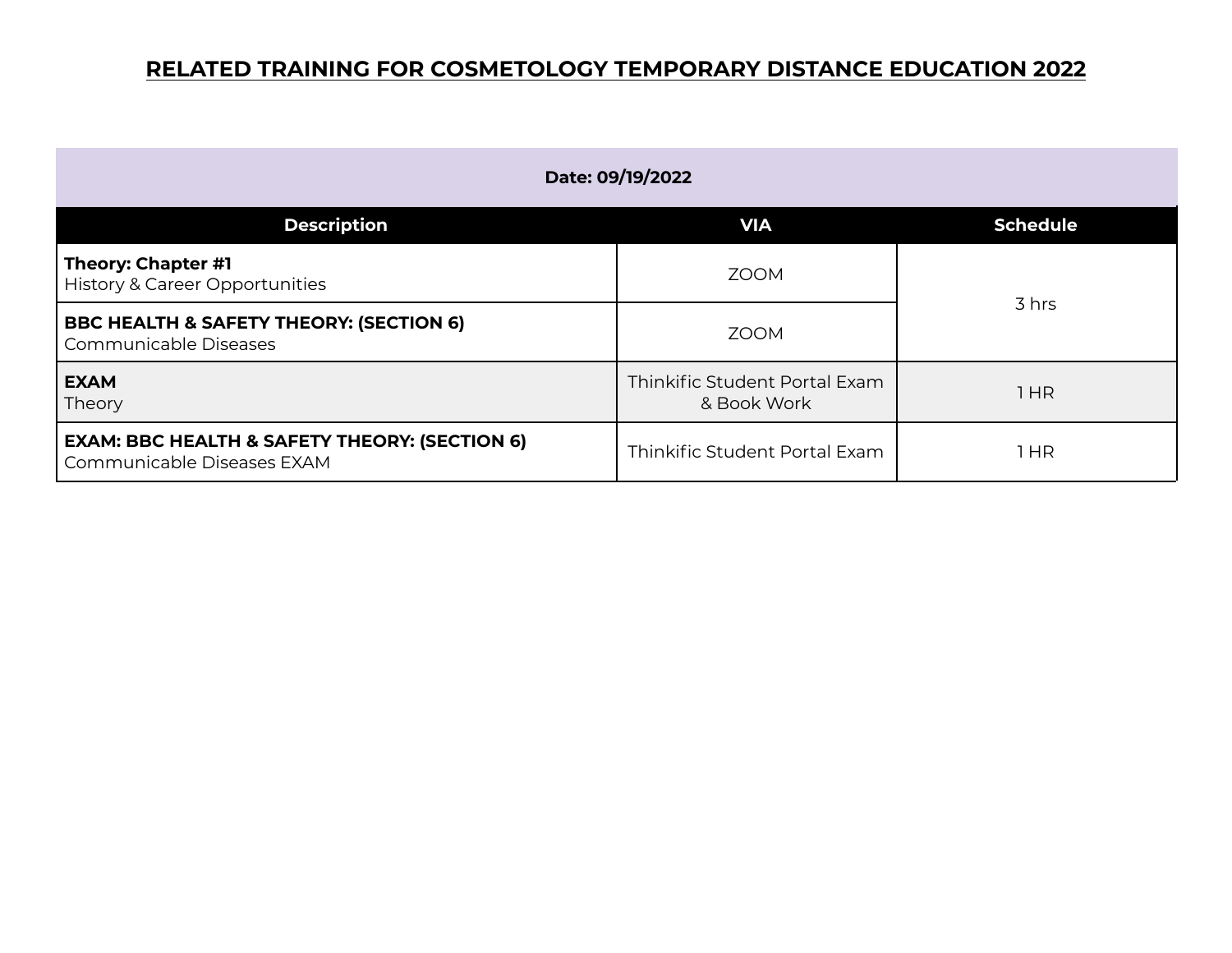| Date: 09/26/2022                                                                                     |                                              |                 |
|------------------------------------------------------------------------------------------------------|----------------------------------------------|-----------------|
| <b>Description</b>                                                                                   | <b>VIA</b>                                   | <b>Schedule</b> |
| Theory: Chapter #2<br>Life Skills                                                                    | <b>ZOOM</b>                                  |                 |
| <b>BBC HEALTH &amp; SAFETY THEORY: (SECTION 7)</b><br>Health and Safety Laws and Agencies            | <b>ZOOM</b>                                  | 3 hrs           |
| <b>EXAM</b><br>Theory                                                                                | Thinkific Student Portal Exam<br>& Book Work | 1 HR            |
| <b>EXAM: BBC HEALTH &amp; SAFETY THEORY: (SECTION 7)</b><br>Health and Safety Laws and Agencies EXAM | Thinkific Student Portal Exam                | 1 HR            |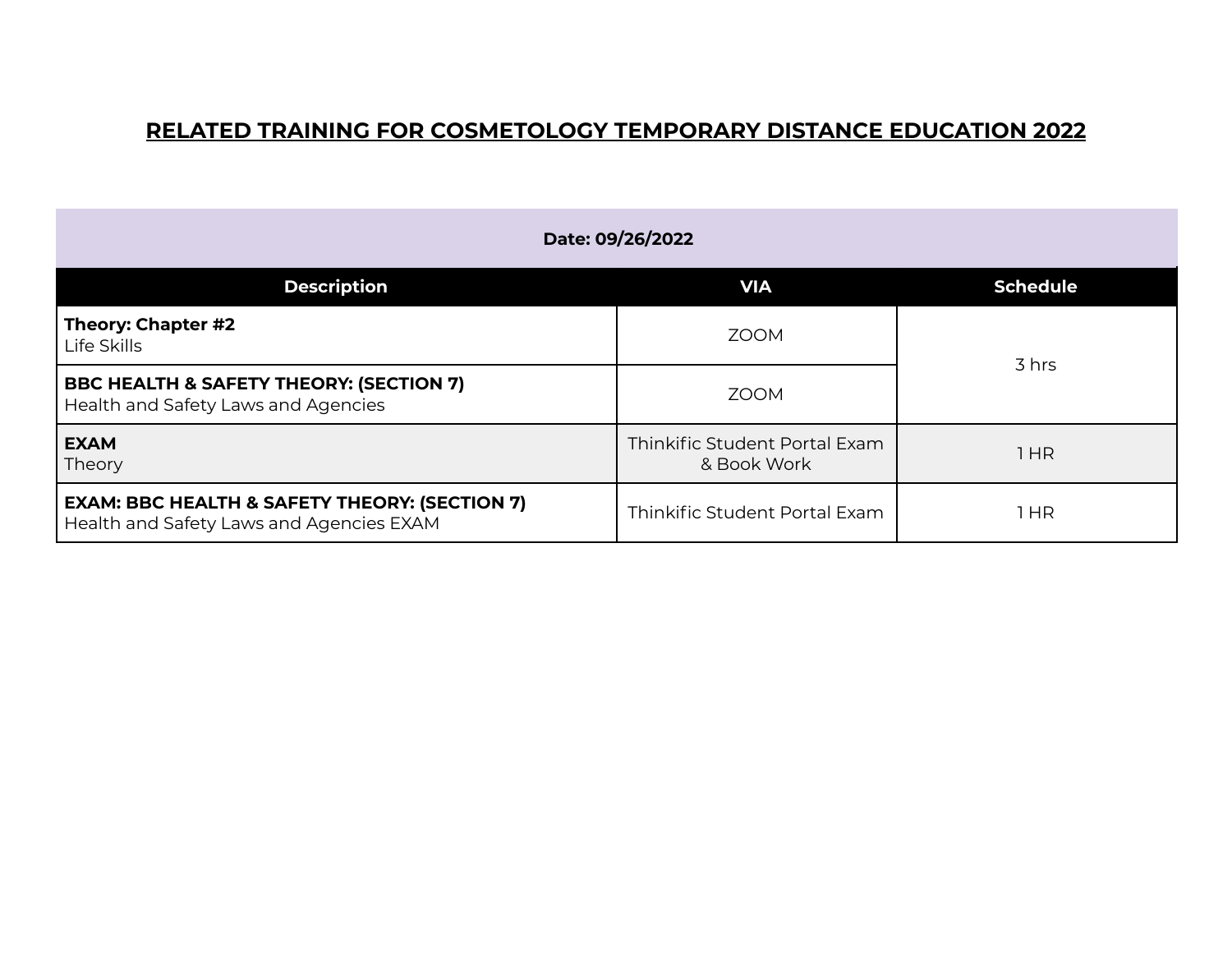| Date: 10/03/2022                                                                                    |                                              |                 |
|-----------------------------------------------------------------------------------------------------|----------------------------------------------|-----------------|
| <b>Description</b>                                                                                  | <b>VIA</b>                                   | <b>Schedule</b> |
| Theory: Chapter #3<br>Your Professional Image                                                       | <b>ZOOM</b>                                  | 3 hrs           |
| <b>BBC HEALTH &amp; SAFETY THEORY: (SECTION 8)</b><br>Solving Health and Safety Problems            | <b>ZOOM</b>                                  |                 |
| <b>EXAM</b><br>Theory                                                                               | Thinkific Student Portal Exam<br>& Book Work | l HR            |
| <b>EXAM: BBC HEALTH &amp; SAFETY THEORY: (SECTION 8)</b><br>Solving Health and Safety Problems EXAM | Thinkific Student Portal Exam                | 1 HR            |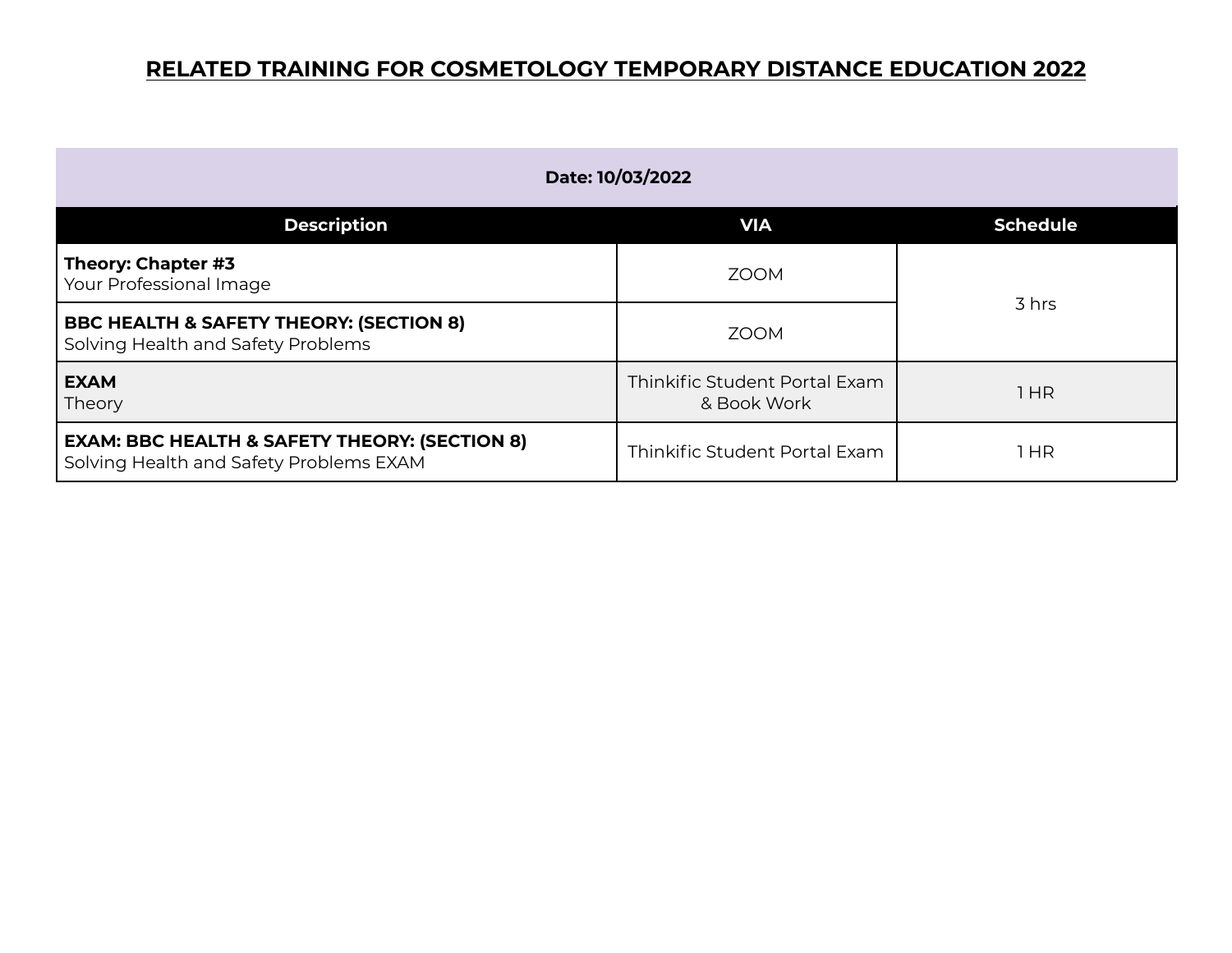| Date: 10/10/2022                                                                 |                                              |                 |
|----------------------------------------------------------------------------------|----------------------------------------------|-----------------|
| <b>Description</b>                                                               | <b>VIA</b>                                   | <b>Schedule</b> |
| Theory: Chapter #4<br><b>Communicating for Success</b>                           | <b>ZOOM</b>                                  | 3 hrs           |
| <b>BBC HEALTH &amp; SAFETY THEORY: (SECTION 9)</b><br>Worker's Rights            | <b>ZOOM</b>                                  |                 |
| <b>EXAM</b><br>Theory                                                            | Thinkific Student Portal Exam<br>& Book Work | 1HR             |
| <b>EXAM: BBC HEALTH &amp; SAFETY THEORY: (SECTION 9)</b><br>Worker's Rights EXAM | Thinkific Student Portal Exam                | 1 HR            |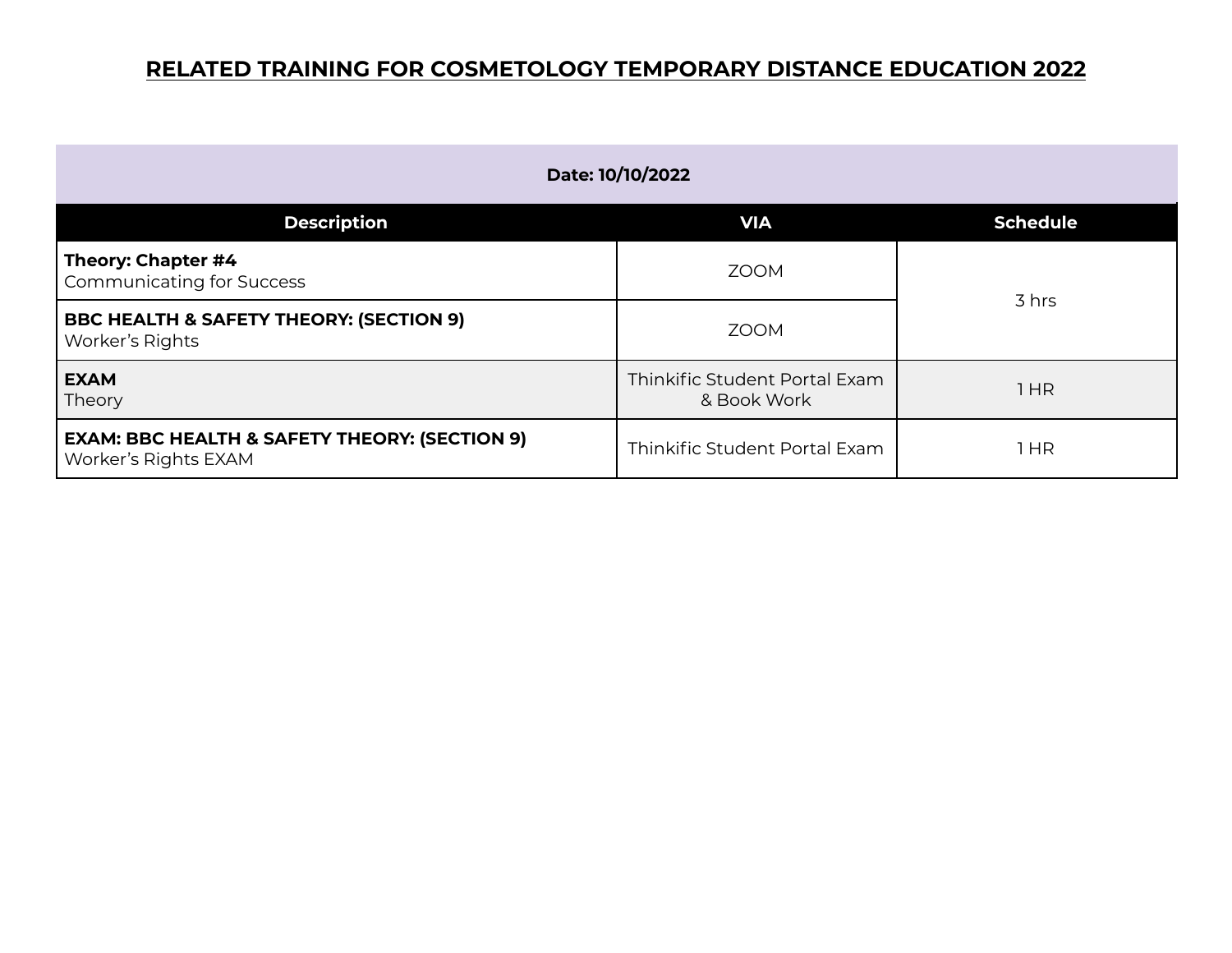| Date: 10/17/2022                                                                                                   |                                              |                 |
|--------------------------------------------------------------------------------------------------------------------|----------------------------------------------|-----------------|
| <b>Description</b>                                                                                                 | <b>VIA</b>                                   | <b>Schedule</b> |
| Theory: Chapter #5<br>Infection Control: Principles & Practices                                                    | <b>ZOOM</b>                                  |                 |
| <b>BBC HEALTH &amp; SAFETY THEORY: (SECTION 1)</b><br>The California Board of Barbering and Cosmetology            | ZOOM                                         | 3 hrs           |
| <b>EXAM</b><br>Theory                                                                                              | Thinkific Student Portal Exam<br>& Book Work | 1HR             |
| <b>EXAM: BBC HEALTH &amp; SAFETY THEORY: (SECTION 1)</b><br>The California Board of Barbering and Cosmetology EXAM | Thinkific Student Portal Exam                | l HR            |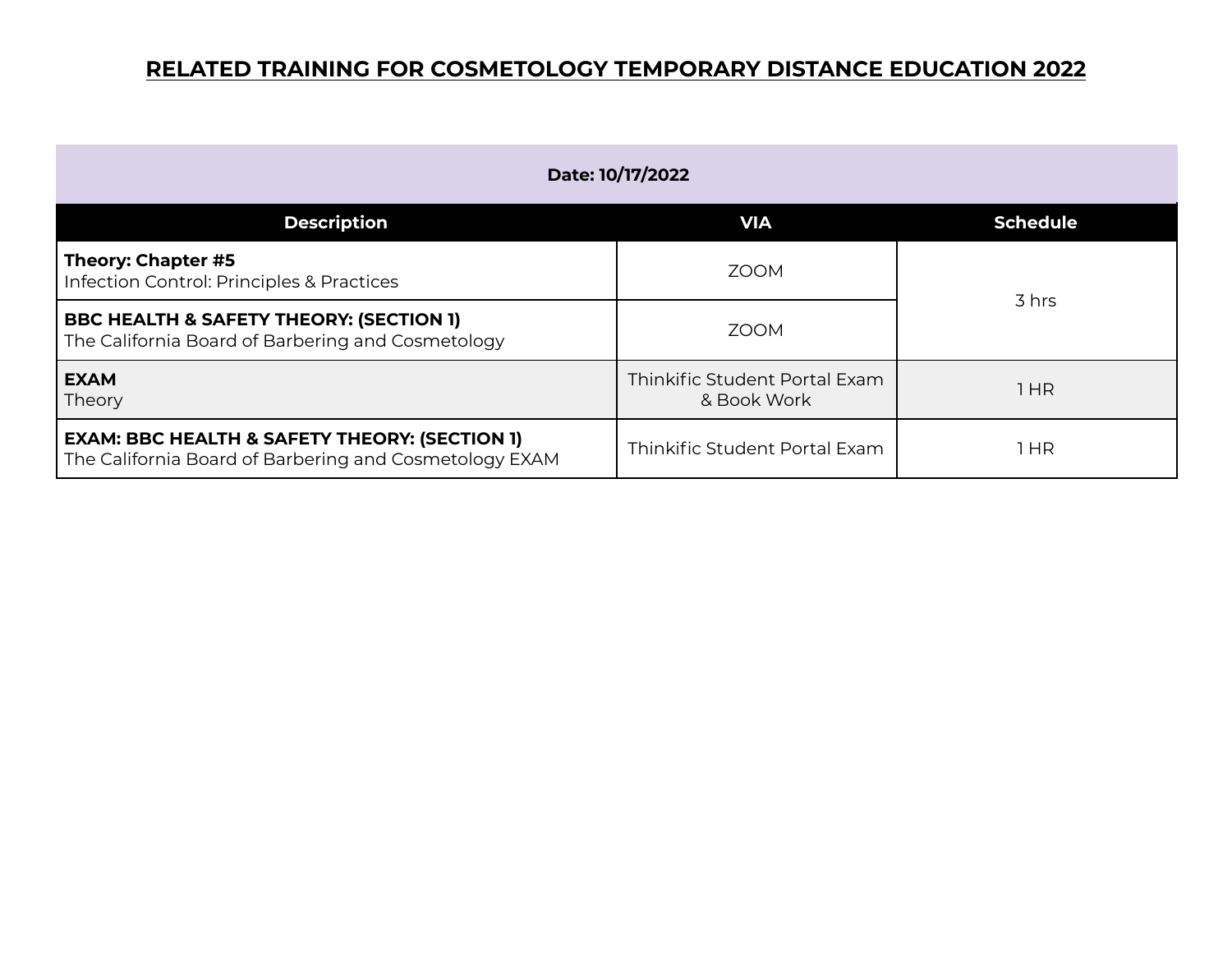| Date: 10/24/2022                                                                           |                                              |                 |
|--------------------------------------------------------------------------------------------|----------------------------------------------|-----------------|
| <b>Description</b>                                                                         | <b>VIA</b>                                   | <b>Schedule</b> |
| Theory: Chapter #6<br><b>General Anatomy &amp; Physiology</b>                              | <b>ZOOM</b>                                  | 3 hrs           |
| <b>BBC HEALTH &amp; SAFETY THEORY: (SECTION 2)</b><br>Chemicals and your Health            | <b>ZOOM</b>                                  |                 |
| <b>EXAM</b><br>Theory                                                                      | Thinkific Student Portal Exam<br>& Book Work | 1 HR            |
| <b>EXAM: BBC HEALTH &amp; SAFETY THEORY: (SECTION 2)</b><br>Chemicals and your Health EXAM | Thinkific Student Portal Exam                | 1 HR            |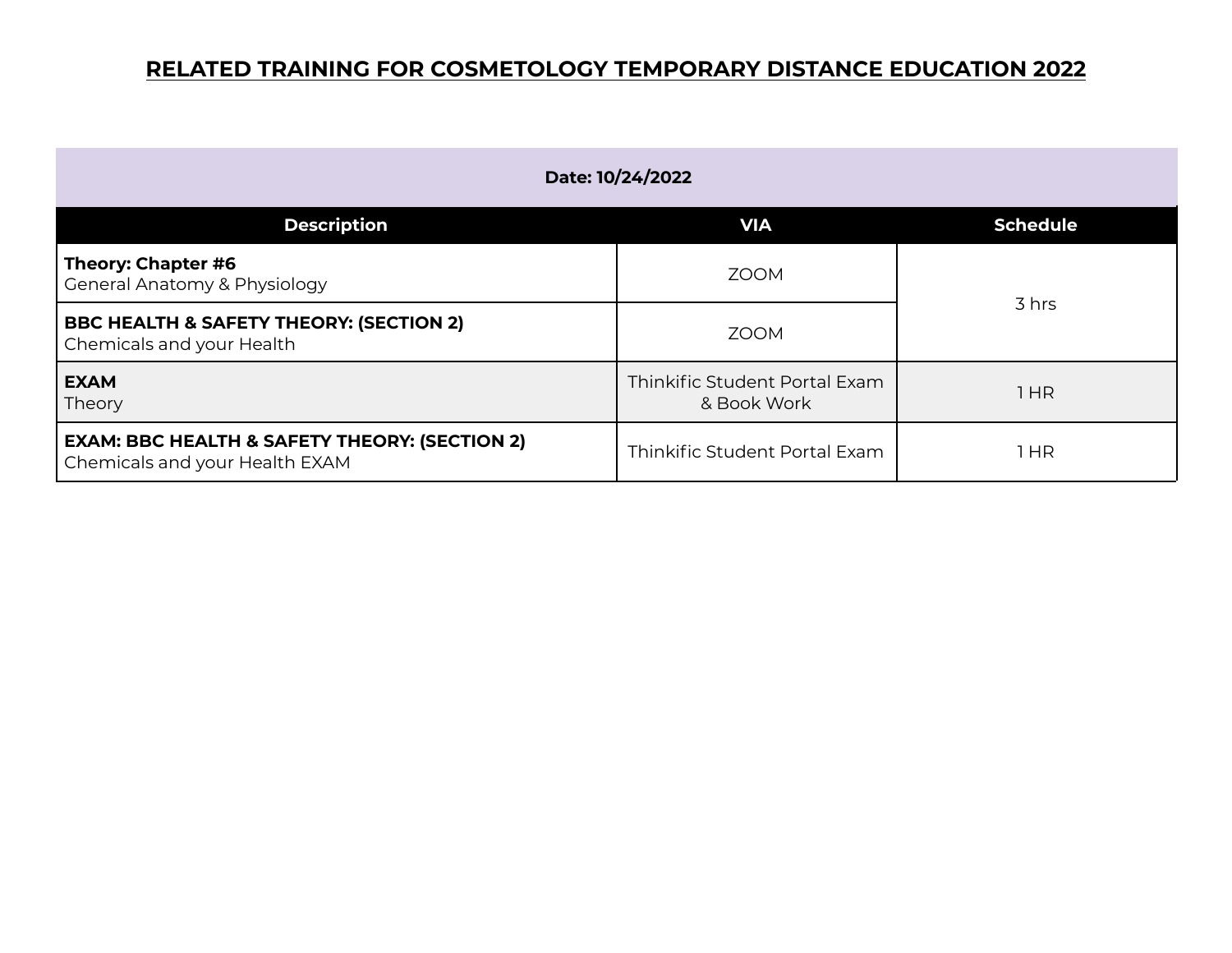| Date: 10/31/2022                                                                                           |                                              |                 |
|------------------------------------------------------------------------------------------------------------|----------------------------------------------|-----------------|
| <b>Description</b>                                                                                         | <b>VIA</b>                                   | <b>Schedule</b> |
| Theory: Chapter #7<br>Skin Structure, Growth, & Nutrition                                                  | <b>ZOOM</b>                                  | 3 hrs           |
| <b>BBC HEALTH &amp; SAFETY THEORY: (SECTION 3)</b><br>Safety Data Sheets: What you Need to Know            | <b>ZOOM</b>                                  |                 |
| <b>EXAM</b><br>Theory                                                                                      | Thinkific Student Portal Exam<br>& Book Work | 1 HR            |
| <b>EXAM: BBC HEALTH &amp; SAFETY THEORY: (SECTION 3)</b><br>Safety Data Sheets: What you Need to Know EXAM | Thinkific Student Portal Exam                | l HR            |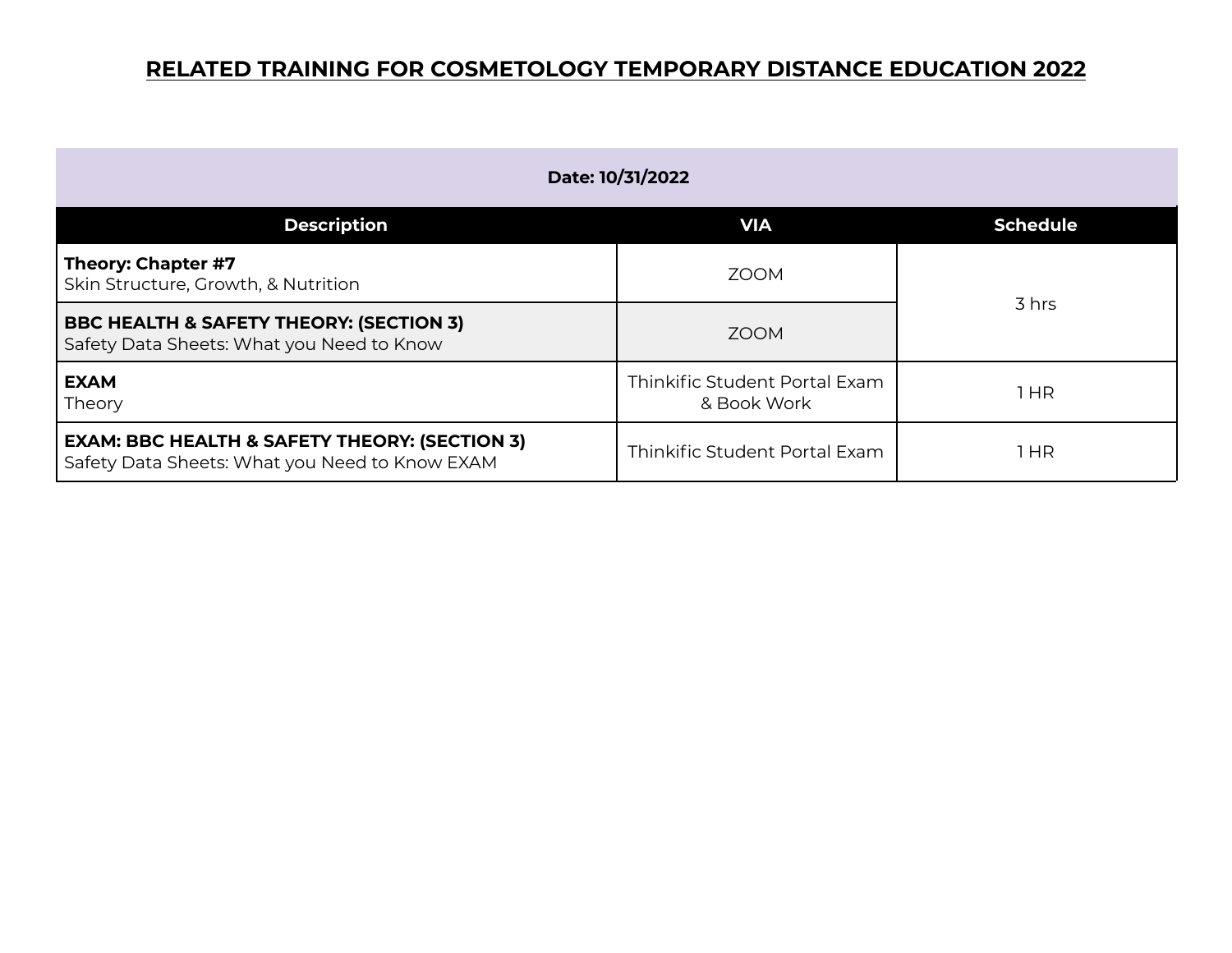| Date: 11/07/2022                                                                                              |                                              |                 |
|---------------------------------------------------------------------------------------------------------------|----------------------------------------------|-----------------|
| <b>Description</b>                                                                                            | <b>VIA</b>                                   | <b>Schedule</b> |
| Theory: Chapter #8<br><b>Skin Disorders &amp; Diseases</b>                                                    | <b>ZOOM</b>                                  | 3 hrs           |
| <b>BBC HEALTH &amp; SAFETY THEORY: (SECTION 4)</b><br>Protecting Yourself from Hazardous Chemicals            | <b>ZOOM</b>                                  |                 |
| <b>EXAM</b><br>Theory                                                                                         | Thinkific Student Portal Exam<br>& Book Work | 1HR             |
| <b>EXAM: BBC HEALTH &amp; SAFETY THEORY: (SECTION 4)</b><br>Protecting Yourself from Hazardous Chemicals EXAM | Thinkific Student Portal Exam                | 1 HR            |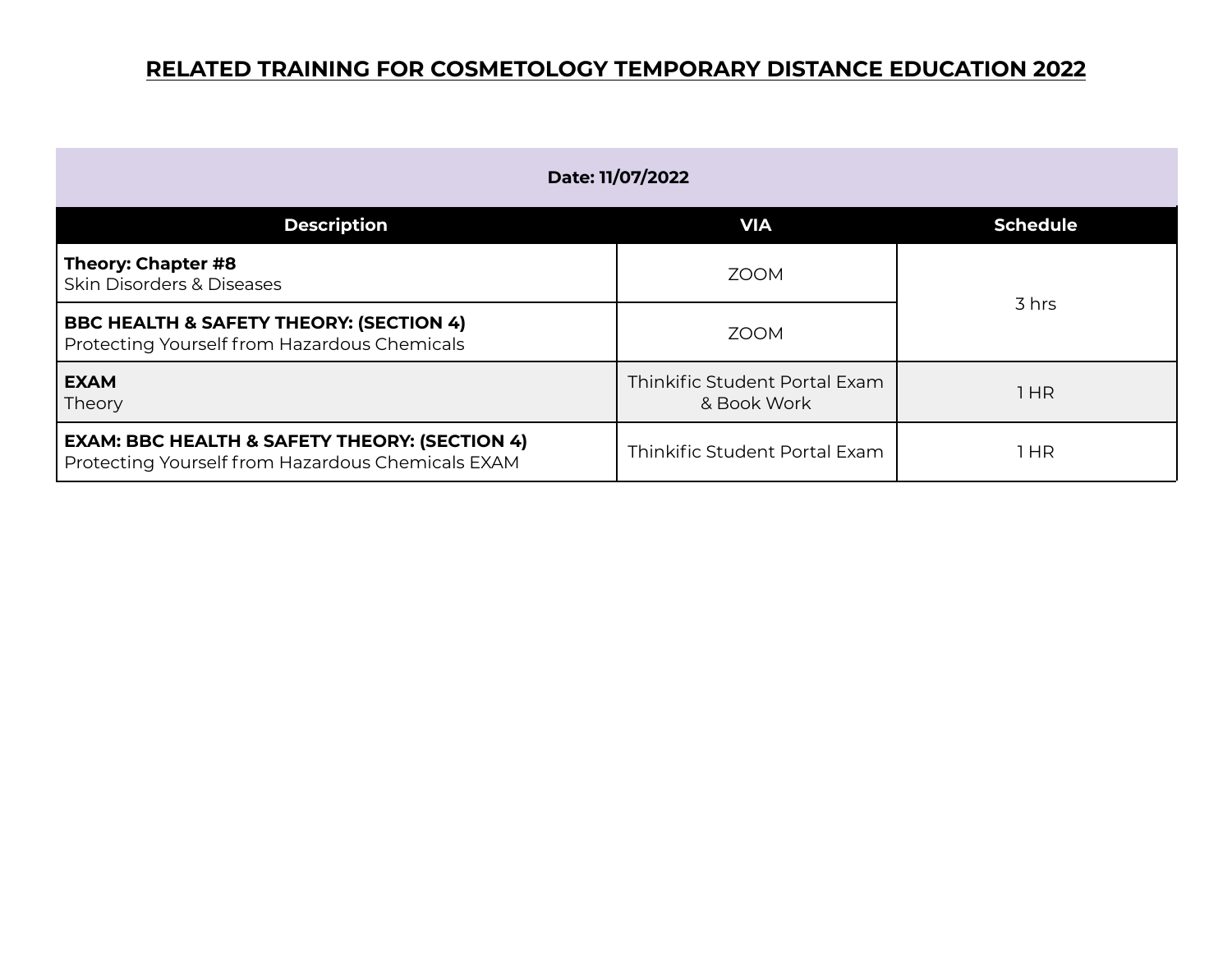| Date: 11/14/2022                                                                                           |                                              |                 |
|------------------------------------------------------------------------------------------------------------|----------------------------------------------|-----------------|
| <b>Description</b>                                                                                         | <b>VIA</b>                                   | <b>Schedule</b> |
| Theory: Chapter #9<br>Nail Structure & Growth                                                              | <b>ZOOM</b>                                  | 3 hrs           |
| <b>BBC HEALTH &amp; SAFETY THEORY: (SECTION 5)</b><br>Ergonomics: Fitting the Job to the Person            | <b>ZOOM</b>                                  |                 |
| <b>EXAM</b><br>Theory                                                                                      | Thinkific Student Portal Exam<br>& Book Work | 1 HR            |
| <b>EXAM: BBC HEALTH &amp; SAFETY THEORY: (SECTION 5)</b><br>Ergonomics: Fitting the Job to the Person EXAM | Thinkific Student Portal Exam                | 1 HR            |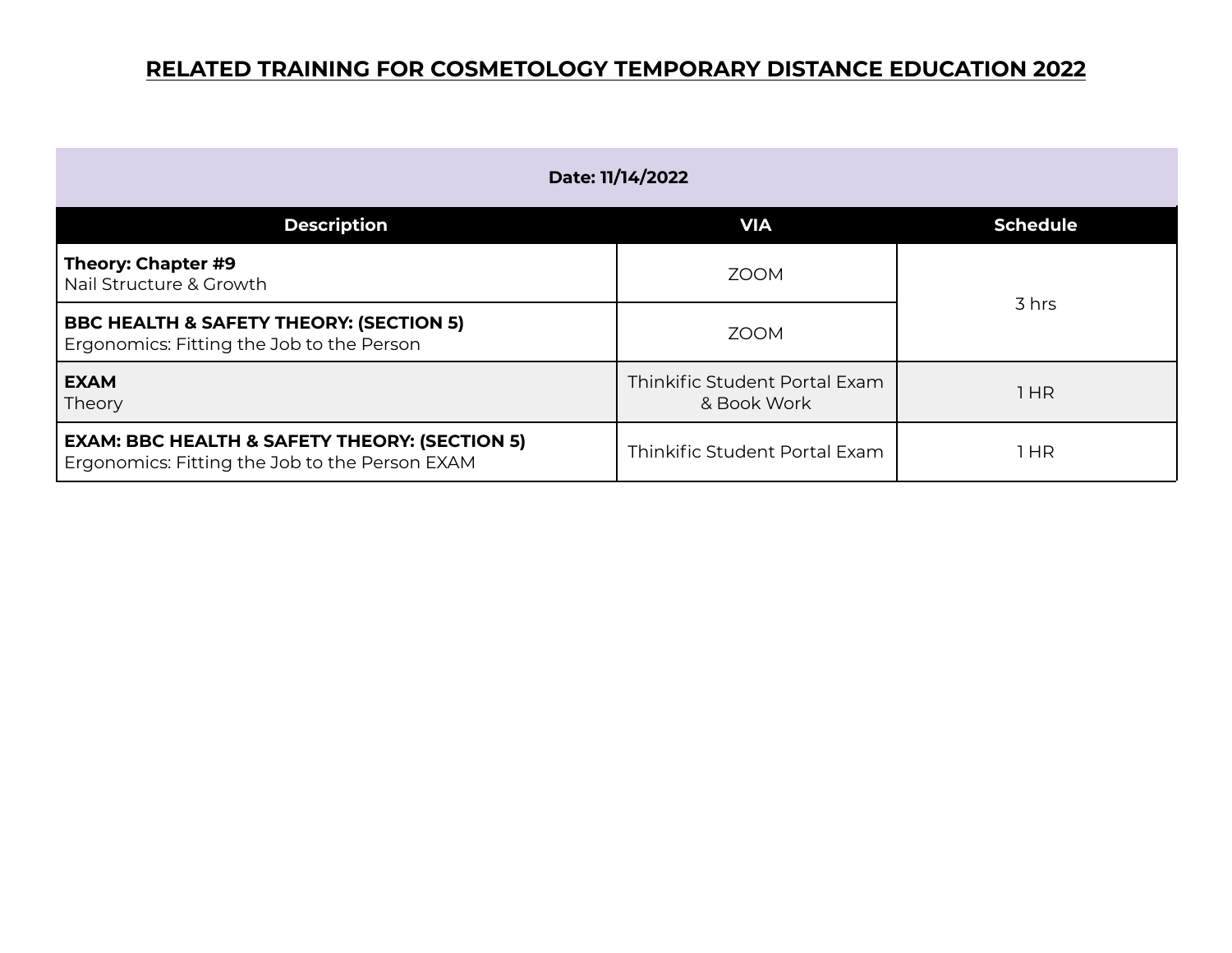| Date: 11/21/2022                                                                       |                                              |                 |
|----------------------------------------------------------------------------------------|----------------------------------------------|-----------------|
| <b>Description</b>                                                                     | <b>VIA</b>                                   | <b>Schedule</b> |
| Theory: Chapter #10<br>Nail Disorders & Diseases                                       | <b>ZOOM</b>                                  | 3 hrs           |
| <b>BBC HEALTH &amp; SAFETY THEORY: (SECTION 6)</b><br>Communicable Diseases            | <b>ZOOM</b>                                  |                 |
| <b>EXAM</b><br>Theory                                                                  | Thinkific Student Portal Exam<br>& Book Work | l HR            |
| <b>EXAM: BBC HEALTH &amp; SAFETY THEORY: (SECTION 6)</b><br>Communicable Diseases EXAM | Thinkific Student Portal Exam                | $1$ HR          |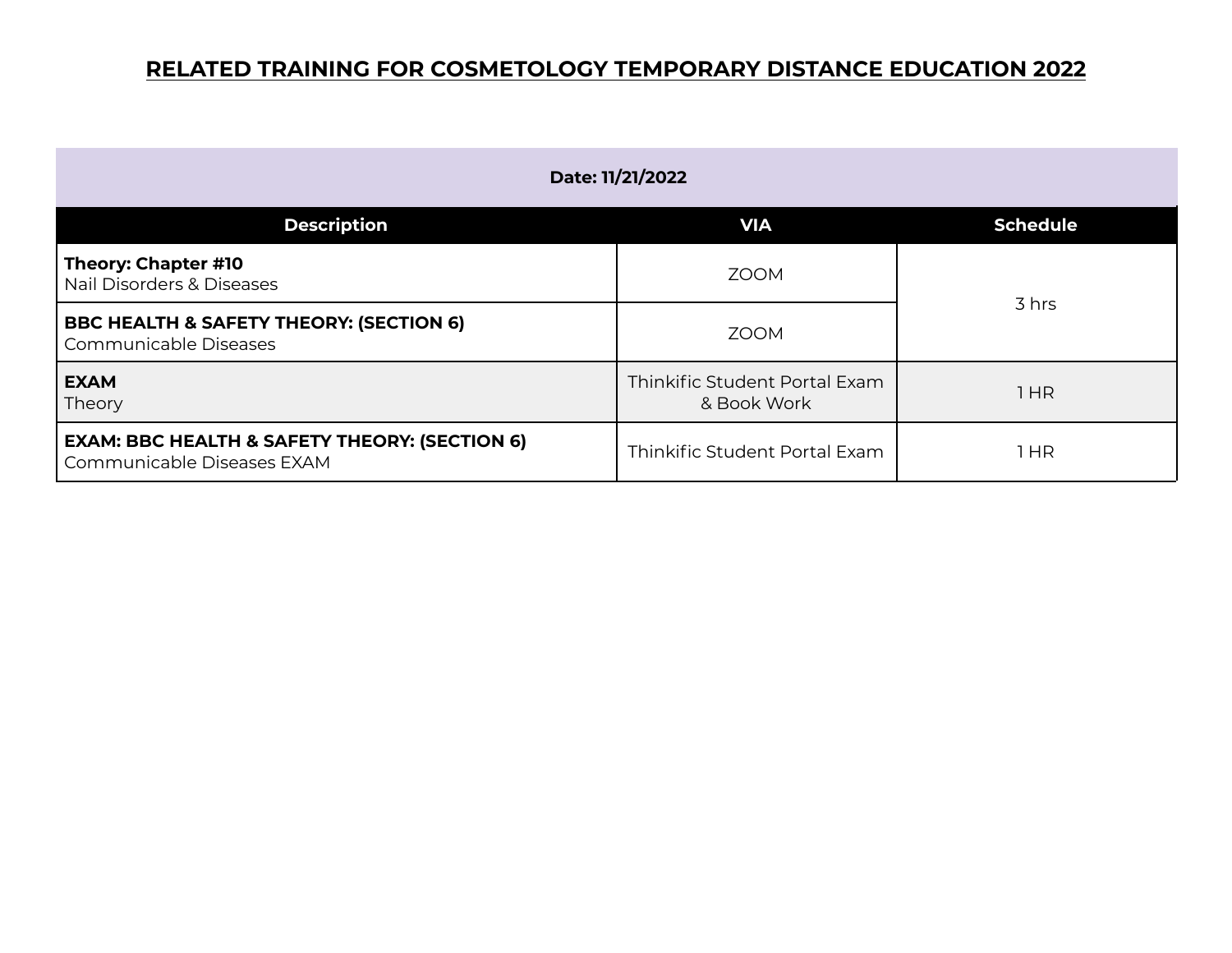| Date: 11/28/2022                                                                                     |                                              |                 |
|------------------------------------------------------------------------------------------------------|----------------------------------------------|-----------------|
| <b>Description</b>                                                                                   | <b>VIA</b>                                   | <b>Schedule</b> |
| <b>Theory: Chapter #11</b><br>Properties Of The Hair & Scalp                                         | <b>ZOOM</b>                                  | 3 hrs           |
| <b>BBC HEALTH &amp; SAFETY THEORY: (SECTION 7)</b><br>Health and Safety Laws and Agencies            | <b>ZOOM</b>                                  |                 |
| <b>EXAM</b><br>Theory                                                                                | Thinkific Student Portal Exam<br>& Book Work | l HR            |
| <b>EXAM: BBC HEALTH &amp; SAFETY THEORY: (SECTION 7)</b><br>Health and Safety Laws and Agencies EXAM | Thinkific Student Portal Exam                | 1 HR            |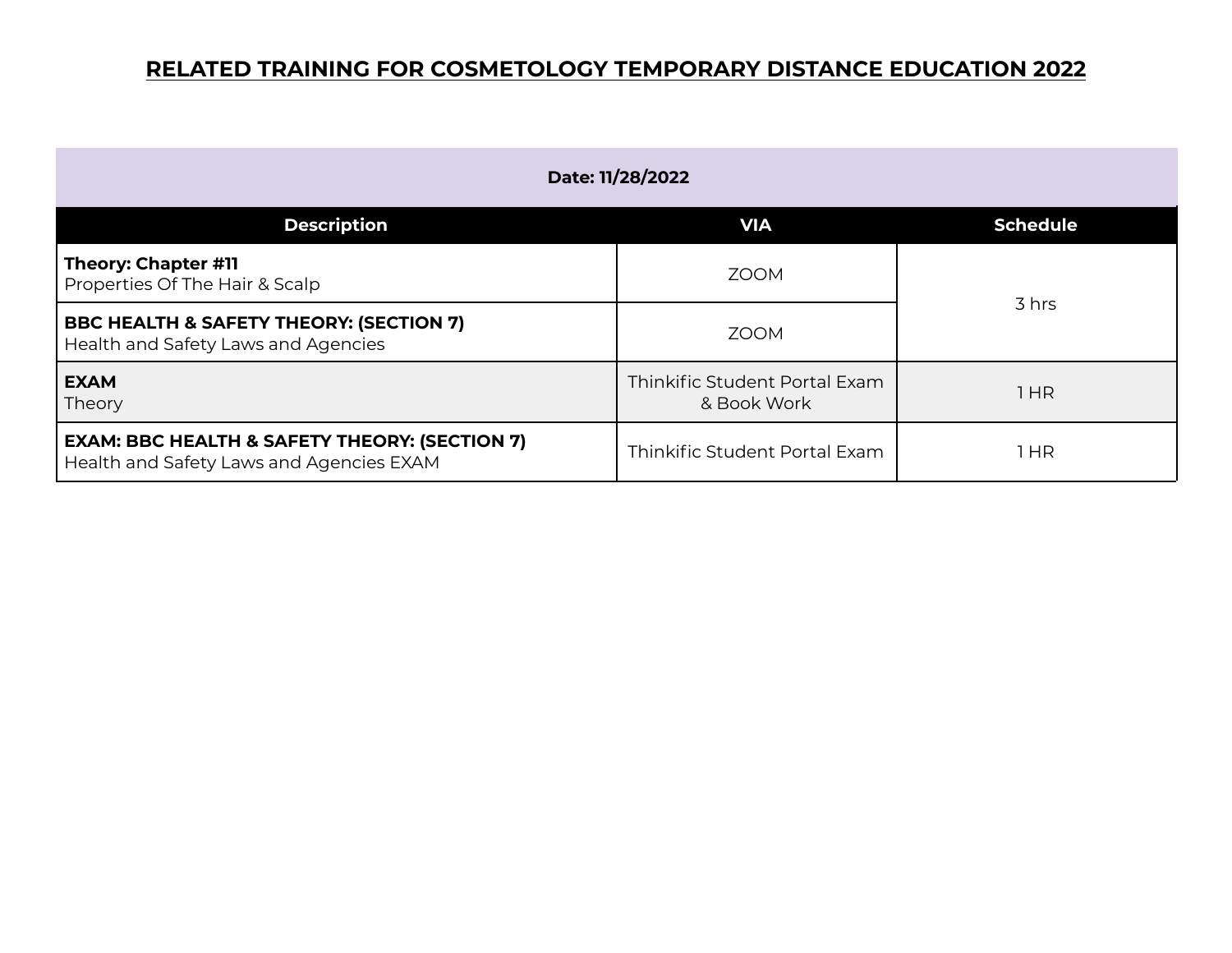| Date: 12/05/2022                                                                                    |                                              |                 |
|-----------------------------------------------------------------------------------------------------|----------------------------------------------|-----------------|
| <b>Description</b>                                                                                  | <b>VIA</b>                                   | <b>Schedule</b> |
| Theory: Chapter #12<br><b>Basics of Chemistry</b>                                                   | <b>ZOOM</b>                                  |                 |
| <b>BBC HEALTH &amp; SAFETY THEORY: (SECTION 8)</b><br>Solving Health and Safety Problems            | <b>ZOOM</b>                                  | 3 hrs           |
| <b>EXAM</b><br>Theory                                                                               | Thinkific Student Portal Exam<br>& Book Work | 1HR             |
| <b>EXAM: BBC HEALTH &amp; SAFETY THEORY: (SECTION 8)</b><br>Solving Health and Safety Problems EXAM | Thinkific Student Portal Exam                | 1 HR            |